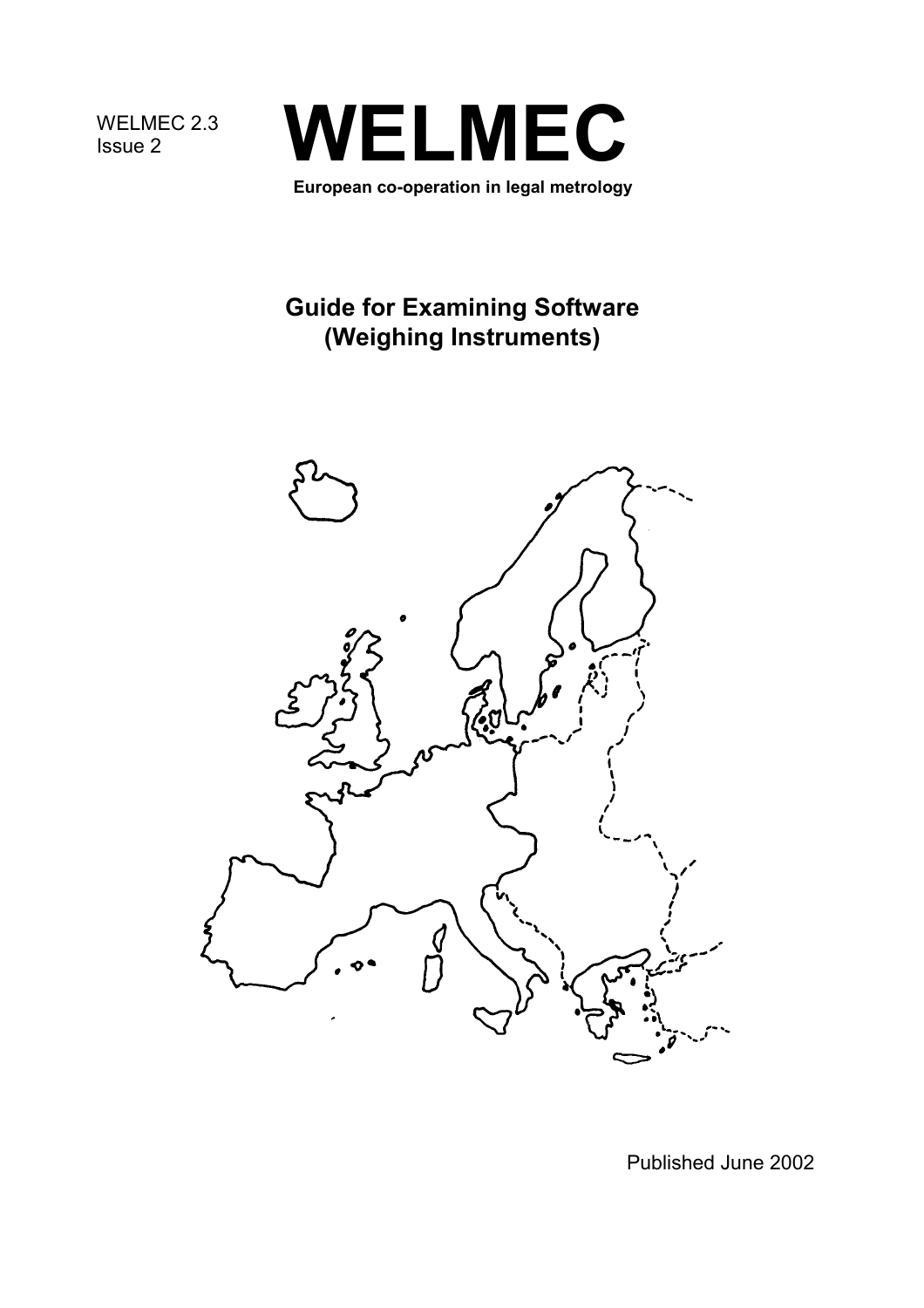

European cooperation in legal metrology

WELMEC is a cooperation between the legal metrology authorities of the Member States of the European Union and EFTA. This document is one of a number of Guides published by WELMEC to provide guidance to manufacturers of measuring instruments and to notified bodies responsible for conformity assessment of their products. The Guides are purely advisory and do not themselves impose any restrictions or additional technical requirements beyond those contained in relevant EC Directives. Alternative approaches may be acceptable, but the guidance provided in this document represents the considered view of WELMEC as to the best practice to be followed.

Published by: WELMEC Secretariat **BFV** Arltgasse 35 A-1160 Vienna Austria

Tel: +43 1 21176 3608 Fax: +43 1 49 20 875 Email: welmec@metrologie.at Website: www.welmec.org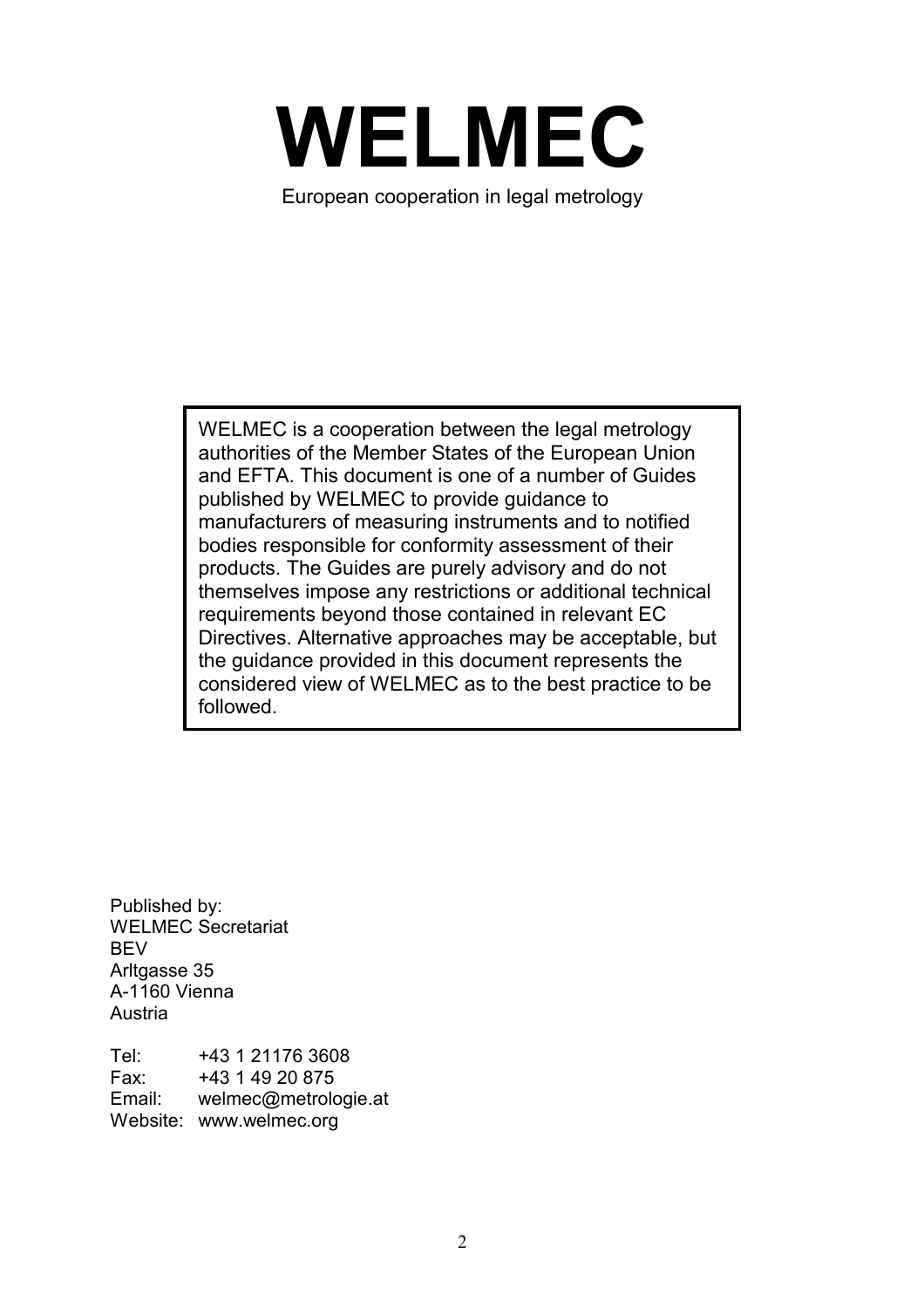## **Contents**

| 1.               |                                                            |  |
|------------------|------------------------------------------------------------|--|
| 1.1              |                                                            |  |
| 1.2              |                                                            |  |
| 1.3              |                                                            |  |
| 1.4              |                                                            |  |
| 2.               |                                                            |  |
| 2.1              |                                                            |  |
| 2.2              |                                                            |  |
| 2.3              |                                                            |  |
| 3.               |                                                            |  |
| 3.1              |                                                            |  |
| 3.2              |                                                            |  |
| 3.3              |                                                            |  |
| 3.4              |                                                            |  |
| 4.               |                                                            |  |
| 5.               |                                                            |  |
| 6.               |                                                            |  |
| <b>Annex I</b>   | Checklist to Report on the Software Examination15          |  |
| <b>Annex II</b>  | Examples of Legally Relevant Functions and Data for AWIs17 |  |
| <b>Annex III</b> |                                                            |  |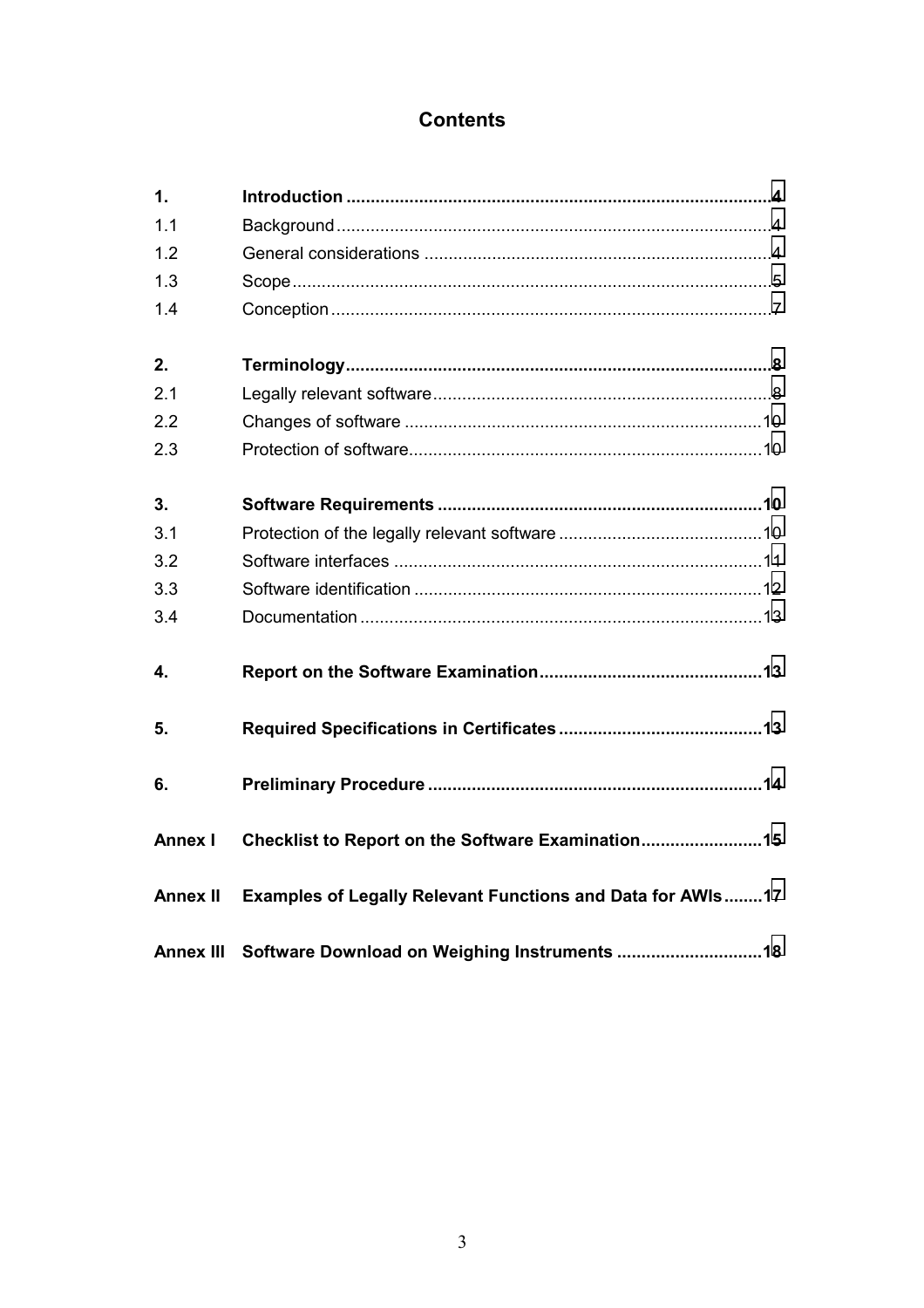## <span id="page-3-0"></span>**1. Introduction**

## **1.1 Background**

The EC Directive 90/384/EEC states some essential requirements for the protection against changes, manipulation or fraudulent use of non-automatic weighing instruments (NAWIs) which, in principle, have to be applied also to the software controlling these instruments:

- (i) Annex I, No 8.1, Directive 90/384/EEC: Design and construction of the instruments shall be such that the instruments will preserve their metrological qualities when properly used and installed, and when used in an environment for which they are intended...
- (ii) Annex I, No 8.5, Directive 90/384/EEC: The instruments shall have no characteristics likely to facilitate fraudulent use, whereas possibilities for unintentional misuse shall be minimal. Components that may not be dismantled or adjusted by the user shall be secured against such actions.
- (iii) Annex II, No. 1.7, Directive 90/384/EEC: The applicant shall keep the notified body that has issued the EC type-approval certificate informed of any modification to the approved type...

In the practice of type examination of NAWIs by the various European Notified Bodies, it has become apparent that the above essential requirements very urgently need a uniform interpretation with regard to intelligent, user-accessible (freeprogrammable) peripheral devices or modules of NAWIs, such as PC-based indicators, data storage devices or point of sales devices (POS).

The item of ′Software Requirements for NAWIs' was raised at the 7th WG2 meeting on 23 February 1994 where a respective discussion paper and questionnaire of the PTB was circulated. The results were discussed at the 8th WG2 meeting at SP in Borås on 6/7 June 1994, where it was decided to cooperate with CECIP (the European Committee of manufacturers of weighing instruments) on this matter.

A WG2 subgroup was constituted, consisting of CECIP, DADTI (Denmark), DELTA (Denmark), NMi (the Netherlands), NWML (UK), PTB (Germany), SDM (France) and SP (Sweden).

On the occasion of a subgroup meeting in Berlin on 5/6 September 1994, a consensus of all participants - including CECIP - was achieved about a ′5 point catalogue′ of software requirements for freeprogrammable, PC-based modules or peripheral devices which are linked to, or form part of, NAWIs subject to legal control.

On the basis of this catalogue, a draft of ′Requirements on software for NAWIs subject to legal control' was worked out which was circulated among all subgroup members and finally discussed and its principles agreed upon at the 9th WELMEC WG2 meeting in Brussels, 22/24 November 1994. Both sides, the representatives of the Notified Bodies responsible for type examinations of NAWIs and the representatives of CECIP fully agreed that there is a very urgent need for a ′Guide for examining software for non-automatic weighing instruments (NAWI)′, and that such a document should be issued as soon as possible in order to gain experience and knowledge with the approach presented hereafter.

## **1.2 General considerations**

The European Standard on non-automatic weighing instruments, EN 45501, specifies the metrological and technical requirements for non-automatic weighing instruments subject to legal metrological control in order to meet the essential requirements of EC Directive 90/384/EEC. The requirements of this European Standard apply to all devices performing the relevant functions, whether integrated in an instrument or manufactured as a separate unit (see EN 45501, point 2.4).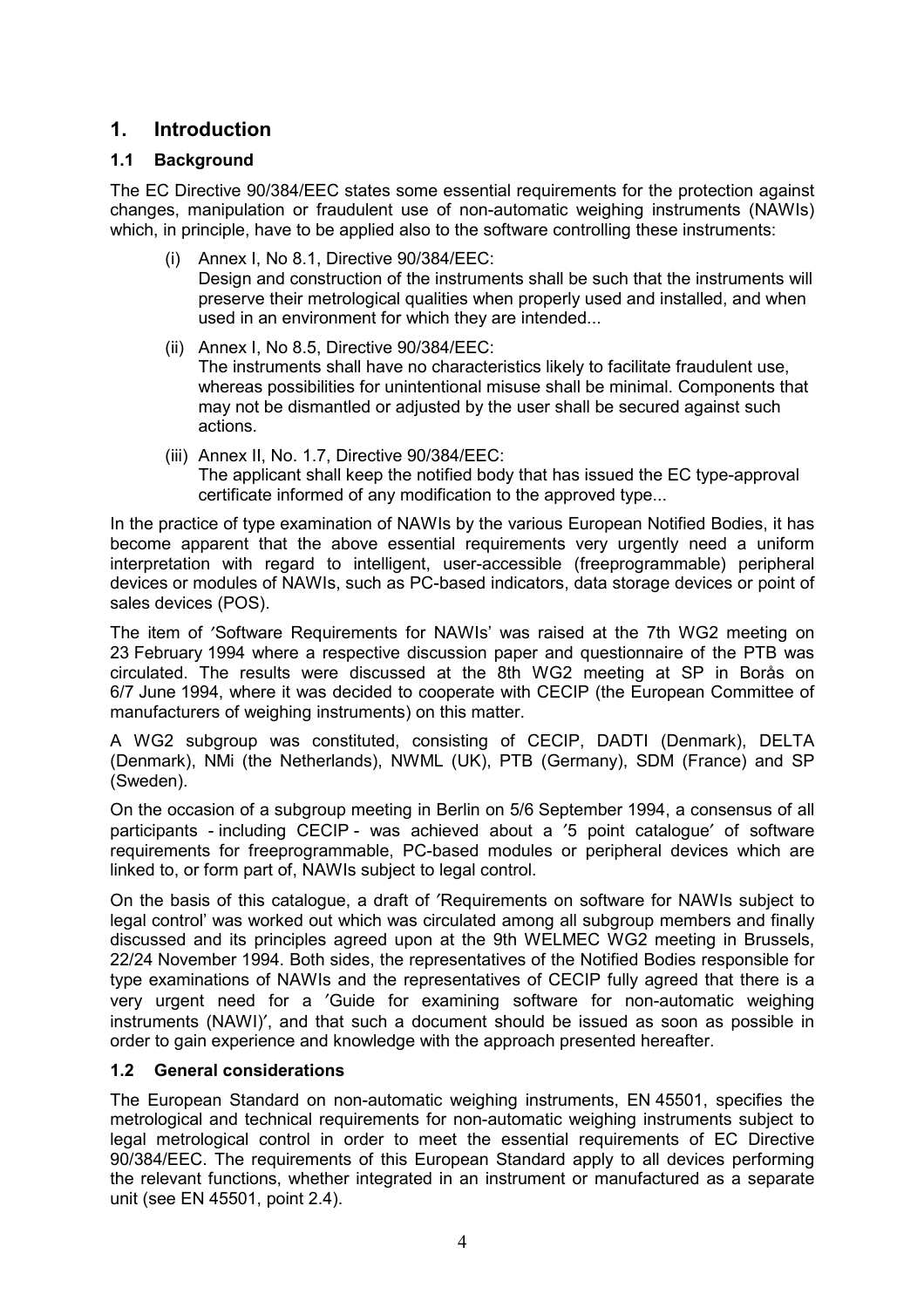<span id="page-4-0"></span>A problem with the software of weighing instruments, modules or peripheral devices is that this standard does not describe the relevant requirements and examinations to be applied to the software of these instruments or modules and how the result of the examination is to be documented.

This guide tries to fill this gap with regard to software for freeprogrammable, PC-based devices which are linked to, or form part of, NAWIs subject to legal control.

The basic intention of this Guide is to:

- *Describe essential properties* of the software rather than technical solutions.
- *Offer an effective*, but not an *extensive protection against manipulation and* **simulation** of the software performing legally relevant functions.
- *Harmonise software examination and documentation* by the Notified Bodies as part of the type approval and testing procedures for NAWIs and related modules or peripheral devices.

This approach takes into consideration the interests and responsibilities of both the manufacturer and the Notified Body. The manufacturer has a vital interest not only in the flexibility of his instrument but also in its protection against any misuse as far as he is liable for his product; this includes his responsibility for the conformity of the individual instrument to the approved type. The Notified Body by law is forced to examine thoroughly the conformity of a type with EC regulations and the measures taken to protect the customer of an instrument against wrong measurement, unintentional misuse and fraudulent use.

### **1.3 Scope**

This guideline specifies *basic requirements* to be applied to software for freeprogrammable, PC-based modules or peripheral devices which are linked to, or form part of, NAWIs subject to legal control.

The Figures 1 and 2 schematically illustrate the structures of the hardware and software of a PC-based weighing system comprising devices and functions subject to legal control (inside the circles) and others not subject to legal control (outside the circles). Both figures are intended to serve as examples in order to demonstrate the basic principles of this guideline rather than as sophisticated models that cover all possible technical solutions. Therefore, they have to be interpreted with close regard to the requirements of the Directive 90/384/EEC and the European Standard EN 45501, respectively.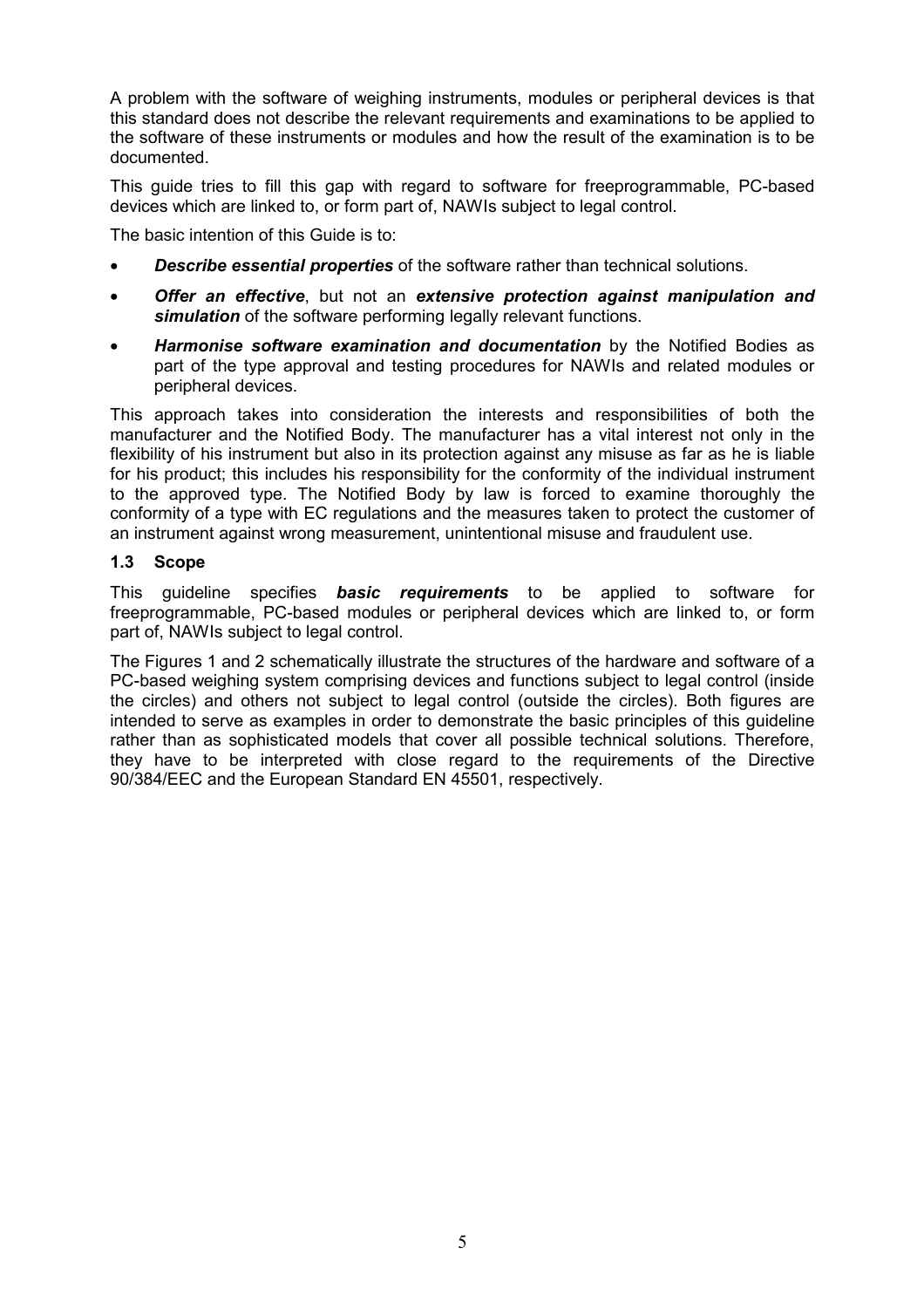

**Figure 1**: Example of a hardware structure of a PC-based weighing system; CU currency unit



**Figure 2**: Example of a software structure of a PC-based weighing system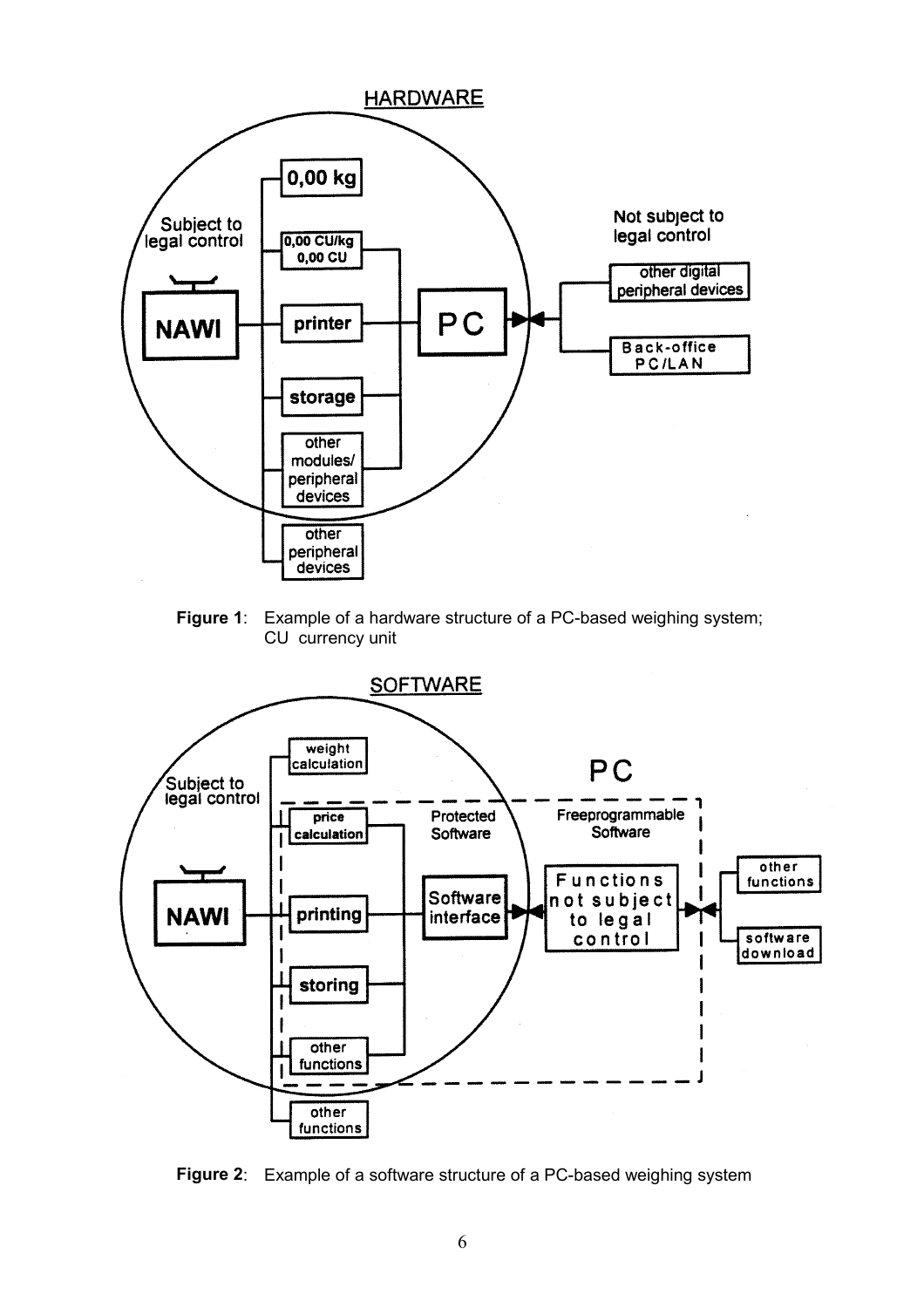<span id="page-6-0"></span>The basic instrument is the NAWI comprising at least a load cell, a load receptor, a microprocessor system including an A/D converter and a weight display. The basic instrument, if need be in combination with separate modules or peripheral devices, may perform further functions subject to legal control, such as price calculation, price indication, printing or storing of weighing results and other functions, eg. tare balancing, preset tare. Other peripheral devices not subject to legal control may be connected to the NAWI if the respective hardware interfaces are protective in the sense of EN 45501, Section 5.3.6.1.

A freeprogrammable PC-based module or peripheral device will *not* be subject to legal control if it communicates with the NAWI via a protective *hardware interface* and if it does not carry out *any* legally relevant function.

But today, freeprogrammable modules and peripheral devices - for example POS devices take over more and more legally relevant functions from the NAWI, eg. printing of weighing results or price calculation. In this case, the *hardware* of the PC-based device is subject to legal control (see Figure 1). The *software* of such a device performs both functions subject to legal control and others not subject to legal control (see Figure 2).

The scope of this guide is to define the basic requirements to be met by the software of a PC-based device in order to have a *freeprogrammable* software part which can be adapted to the special needs of a customer and a *protected and approved* software part realising legally relevant functions which can only be changed with the knowledge and consent of the responsible Notified Body. This can be achieved by realising a *software interface* between the protected software part and the freeprogrammable part (see Figure 2 and Section 3.2) which itself is protective in the sense of EN 45501, Section 5.3.6.1. The software download for the PC-based device may then even be performed from a back-office PC within a local area network (LAN); also any other digital peripheral device not subject to legal control may be connected to the PC via an arbitrary (not necessarily protective) hardware interface.

Of course, the manufacturer of the instrument is free to declare the entire software to be subject to legal control. In this case the complete PC-based device including the software will be subject to legal control (ie. hardware and software of the device are completely inside the circle, see Figures 1 and 2) and *any* change of the software would have to be announced to the responsible Notified Body according to Annex II, No 1.7, Directive 90/384/EEC (see Note 2 under Section 3.2). In this case, of course, all hardware interfaces of the PC-based device to other digital peripheral devices would have to be protective in the sense of EN 45501, Section 5.3.6.1.

### **1.4 Conception**

The conception of this guideline is the following:

- Definition of the most important terms in Section 2 *'Terminology'*.
- Formulation of four essential requirements for the software of freeprogrammable modules or devices connected to NAWIs subject to legal control in Section 3 *`Software requirements'*.
- *Notes* to the essential requirements to support their uniform interpretation.
- Suggestion of *acceptable solutions* to the manufacturer to demonstrate how he can meet the essential requirements. The manufacturer is free to choose different solutions if he can prove that with his solutions the essential requirements are met as well.
- Proposals to the Notified Bodies concerning a *report* on the software examination, see Section 4, and the *specifications* required in the type approval certificate (TAC) of the complete instrument or in the test certificate (TC) of the freeprogrammable module or peripheral device, see Section 5.

The acceptance of certificates issued by other Notified Bodies is greatly enhanced if the results of the software examination are documented properly.

• This guideline is intended to serve as a *preliminary document* stating *basic software requirements* for a special type of measuring instrument, see Section 6. On the one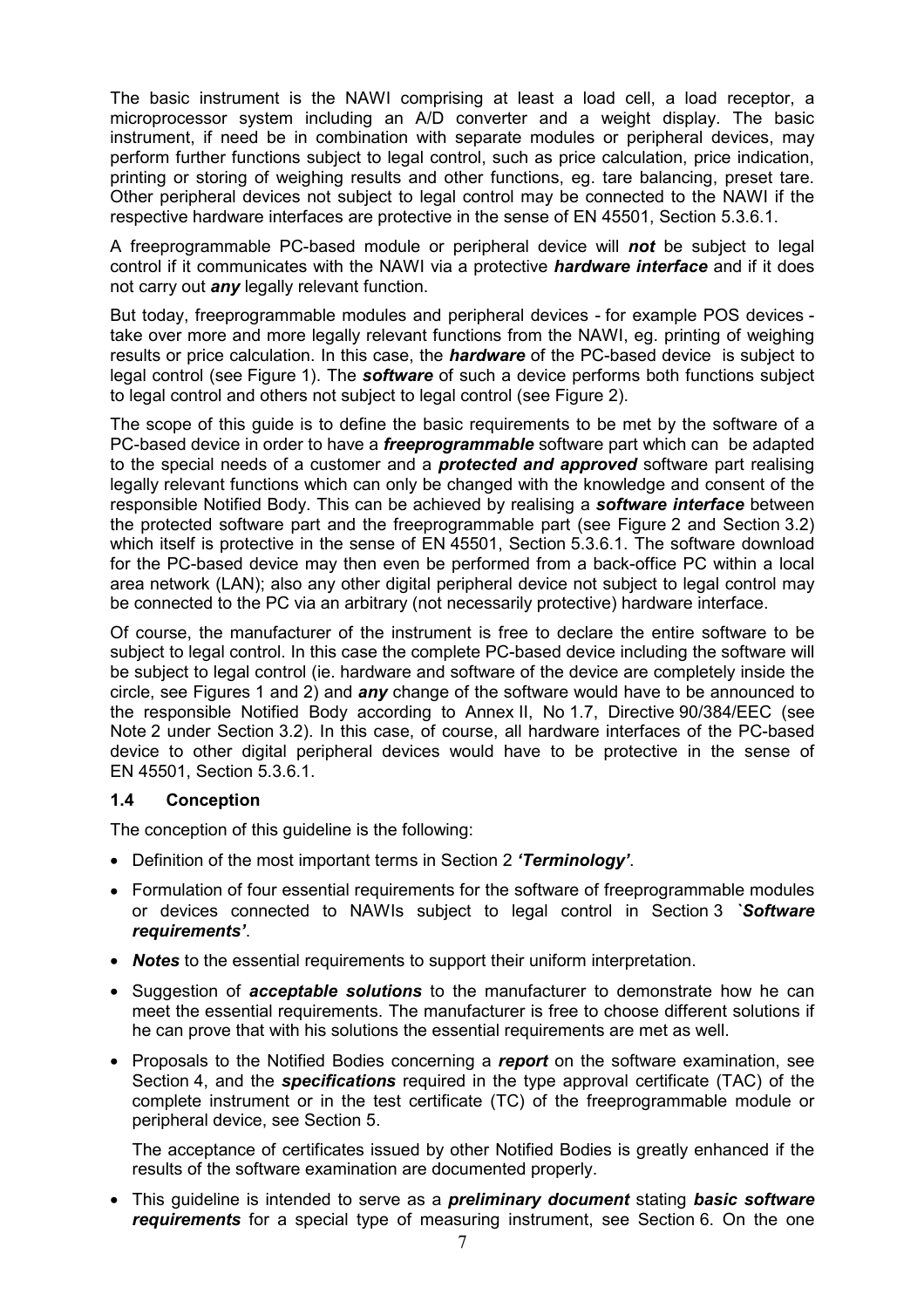<span id="page-7-0"></span>hand, it surely needs to be revised after some time (eg. after one year), when enough experience and knowledge have been gained by the responsible Notified Bodies; on the other hand it shall not anticipate general software requirements for all classes of measuring instruments which will be worked out by WELMEC WG7 or other WELMEC working groups.

## **2 Terminology**

### **2.1 Legally relevant software**

Program parts and data that form, by declaration of the manufacturer and by approval of the notified body, the software subject to legal control, see Figures 2 and 3.

### **Legally relevant program parts**

Parts of the legally relevant software which realise functions subject to legal control, see Figure 3.

### **Legally relevant data**

Parameters and data subject to legal control; according to Figure 3, the following types of legally relevant data can be distinguished:

- *Type-specific parameters* which depend on the special type of instrument only. Type-specific parameters are fixed at the type approval of the instrument.
- *Device-specific parameters* which depend on the individual device or instrument; device-specific parameters comprise *calibration parameters* (eg. of span adjustment, other adjustments or corrections) and *configuration parameters* (eg. Max, Min, e, d, units of measurement). Device-specific parameters are adjustable or selectable only in a special operational mode of the instrument. Some device-specific parameters may also be type-specific.
- *Variable values* which depend on the measurement (weighing) process itself. Variable values comprise *processed variable values* which are still under process of the legally relevant program parts and *final variable values* which are the final results of the measurement (weighing) process.

Examples of legally relevant functions and data are given in Table 1.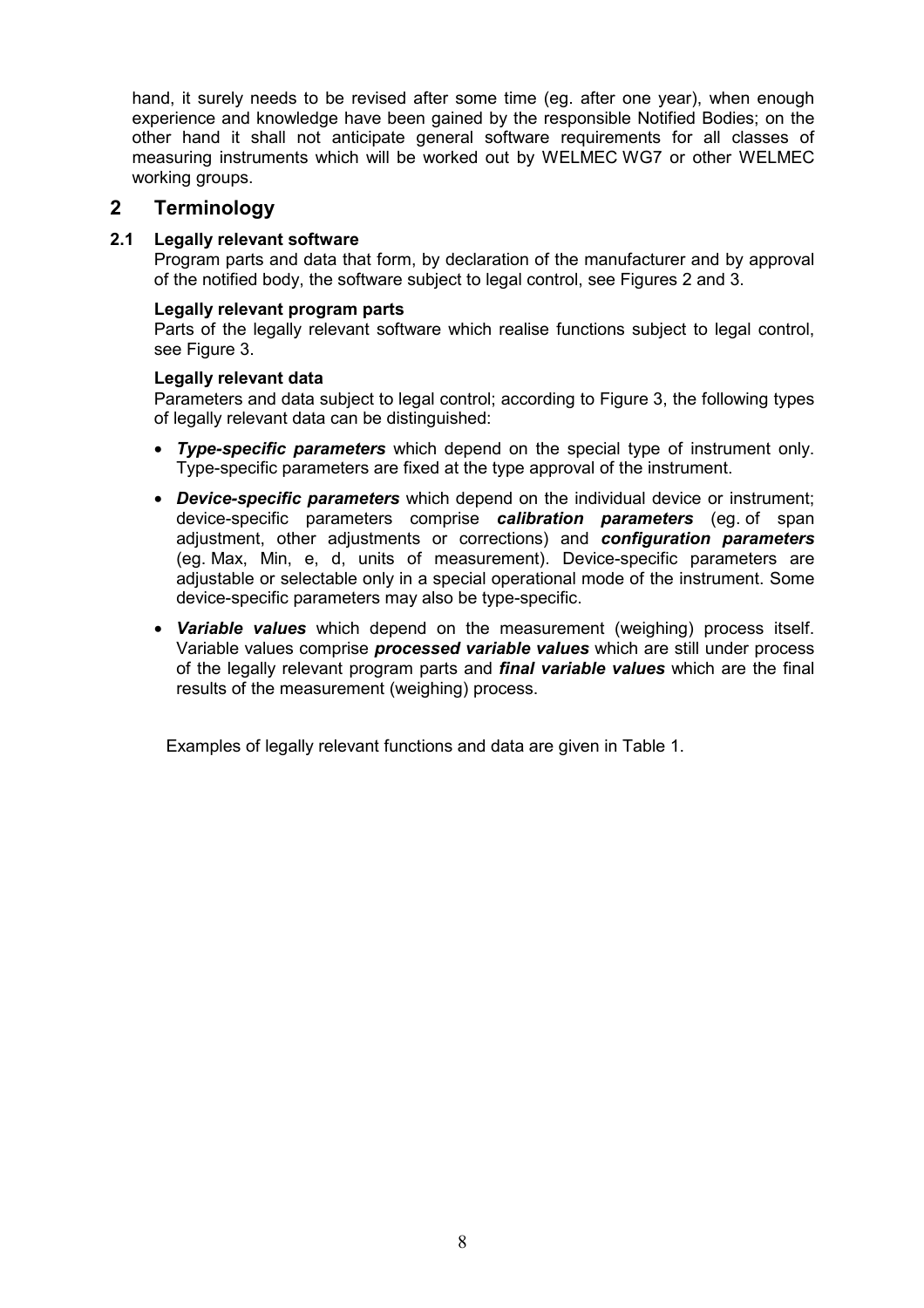

**Figure 3**: Schematic representation of the legally relevant software comprising legally relevant program parts (functions) and data

| <b>Functions / data</b>                                           | <b>Type</b> |
|-------------------------------------------------------------------|-------------|
| weight calculation                                                | TF, TP      |
| stability analysis                                                | TF, TP      |
| price calculation                                                 | TF, TP      |
| rounding algorithm for price                                      | TF, TP      |
| span (sensitivity)                                                | DP          |
| corrections for non-linearity                                     | DP (TP)     |
| Max, Min, e, d                                                    | DP(TP)      |
| units of measurement (eg. g, kg)                                  | DP(TP)      |
| weight value as displayed (rounded to multiples<br>of e)          | ۷V          |
| tare, preset tare                                                 | ۷V          |
| unit price, price to pay                                          | VV          |
| weight value in internal resolution                               | VV          |
| status signals (eg. zero indication,<br>stability of equilibrium) | ۷V          |

**Table 1**: Examples of legally relevant functions and data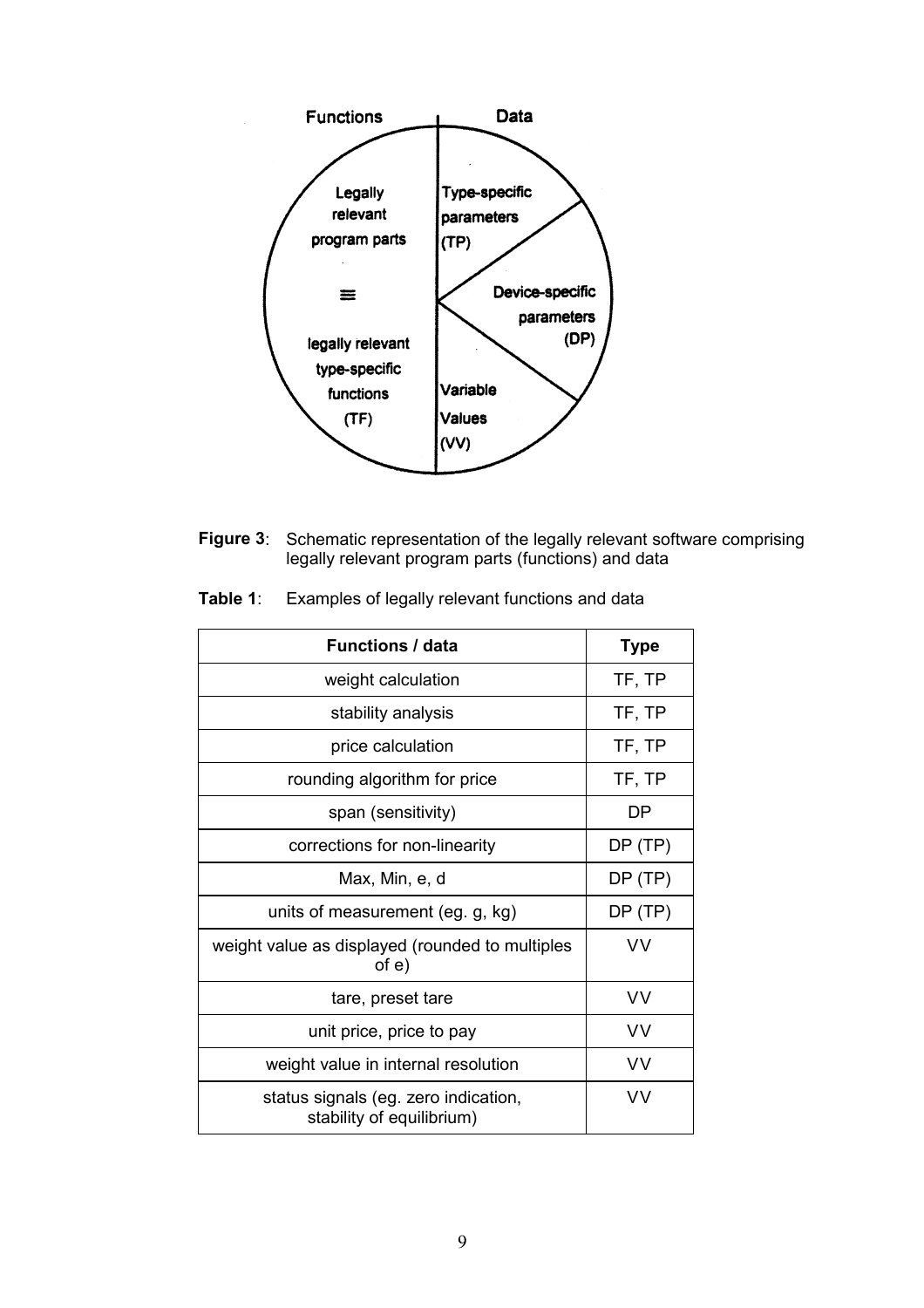### <span id="page-9-0"></span>**2.2 Changes of software**

### **Unintentional changes**

Changes of program parts or data subject to legal control that are unintentionally performed *by the user* of the instrument.

### **Intentional changes with common software tools**

Changes of the legally relevant software that are performed using functions of its own or software tools and know-how commonly available to the general public.

#### **Intentional changes with special software tools**

Manipulation or simulation of the legally relevant software that is performed using software tools and know-how not commonly available to the general public.

### **2.3 Protection of software**

### **Protected software**

Software, including type- and device-specific parameters, a change of which either is not possible or is detected and made evident, e.g by an audit trail.

### Audit trail (..Footprint")

An electronic count and/or information record of the changes to the device-specific parameters. An audit trail can be realised eg. as an 'Event counter' or as an 'Event logger'.

### **Event counter**

A non-resettable counter that increments once each time a special operational mode of the instrument is entered and one or more changes are made to device-specific parameters.

### **Event logger**

A file containing a series of records where each record contains the number from the event counter corresponding to the change to a device-specific parameter, the identification of the parameter that was changed, the time and date when the parameter was changed and the new value of the parameter.

### **3 Software requirements**

### **3.1 Protection of the legally relevant software**

### *The legally relevant software shall be protected against intentional changes with common software tools.*

### *Note 1*

The program parts and data of the legally relevant software will be regarded as sufficiently protected against *unintentional changes* if the above requirement is met.

### *Note 2*

The protection against *intentional changes with special software tools* is not the object of these requirements, as those changes are considered as criminal actions which are covered by existing laws.

#### *Note 3*

It can normally be assumed that it is not possible to influence legally relevant data - especially processed variable values - as long as they are processed by a program which fulfils the requirements under Sections 3.1 and 3.2. However, if legally relevant data - especially final variable values - will be transmitted out of the protected software part for applications or functions subject to legal control, see Figure 2, they shall be secured in order to meet EN 45501, Section 5.3.6.3.

#### *Note 4*

The part of the legally relevant software exclusively dealing with final variable values will be regarded as sufficiently protected, if these variable values cannot be changed with common software tools.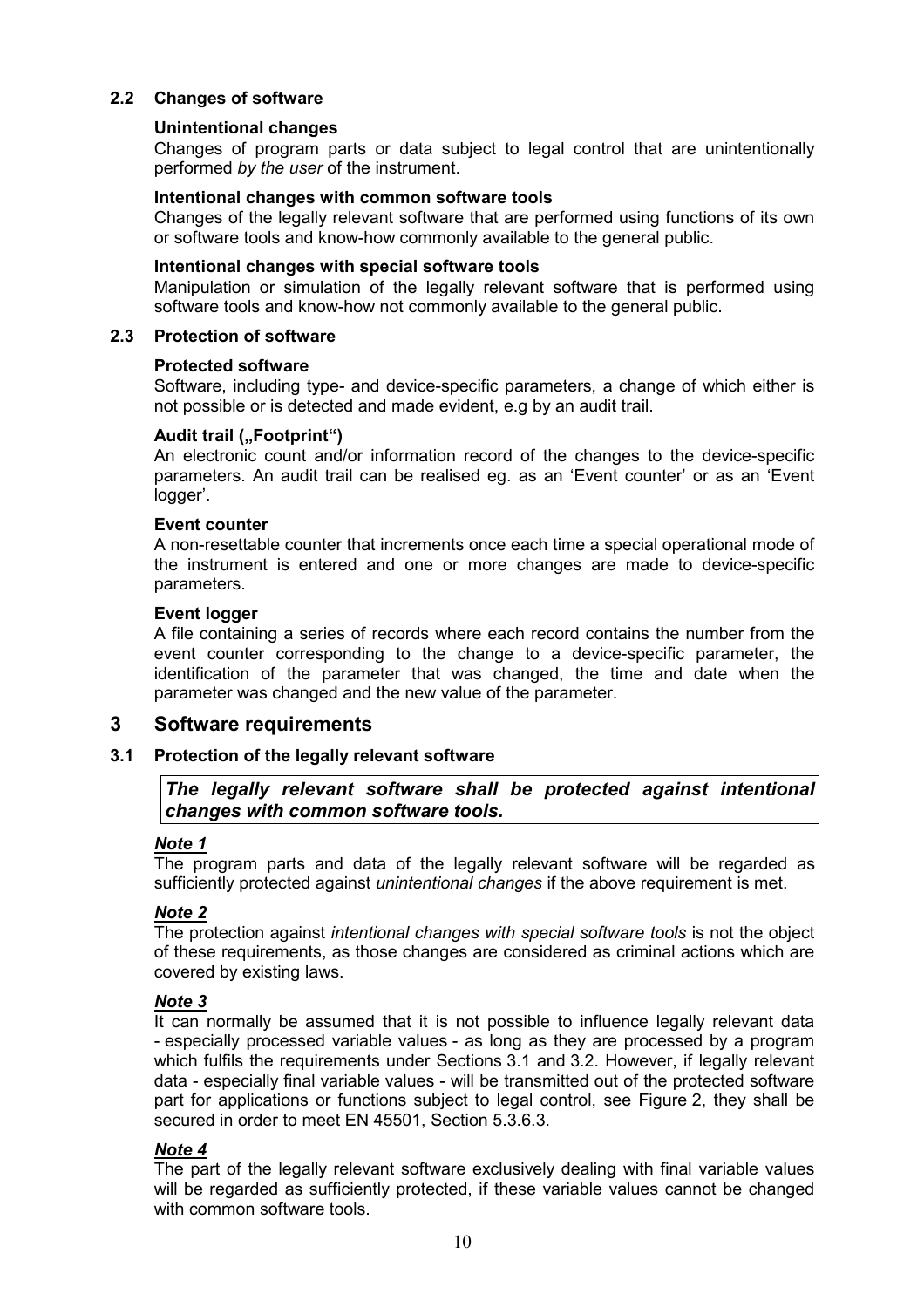## <span id="page-10-0"></span>*Note 5*

At the moment, for example, all kinds of text editors are regarded as common software tools.

| <b>Objective</b>                                                                                                                                                                                    | <b>Acceptable solution</b><br>for legally relevant<br>software                                                                                                                                                                                                                          | Documentation for<br>type approval                                                                                                                                                                       | <b>Examples for</b><br>checking at type<br>approval                                                                                                                                                                                                                    |
|-----------------------------------------------------------------------------------------------------------------------------------------------------------------------------------------------------|-----------------------------------------------------------------------------------------------------------------------------------------------------------------------------------------------------------------------------------------------------------------------------------------|----------------------------------------------------------------------------------------------------------------------------------------------------------------------------------------------------------|------------------------------------------------------------------------------------------------------------------------------------------------------------------------------------------------------------------------------------------------------------------------|
| Protection of the<br>relevant functions of<br>the measuring<br>instrument while<br>measurement is<br>active.<br>Protection against<br>circumventing of<br>software interfaces<br>(see Section 3.2). | $\circ$<br>closed shell of the<br>programs subject to<br>legal control, only<br>controlled access to the<br>operating system for the<br>user<br>$\circ$<br>communication between<br>programs subject to<br>legal control and others<br>via software interfaces<br>according Section 3.2 | $\circ$<br>complete set of<br>commands (from<br>keyboard or any<br>interface) and the<br>meaning of each<br>command<br>$\circ$<br>declaration of the<br>completeness of<br>the documented<br>command set | $\circ$<br>practical test of the<br>shell by checking,<br>whether all<br>commands<br>operate as<br>documented<br>$\circ$<br>check, whether<br>the declaration for<br>completeness is<br>given<br>$\circ$<br>verify the protect-<br>ion means by<br>using a text editor |
| Protection against<br>intended changes of<br>the legally relevant<br>program and the<br>type-specific and<br>device-specific<br>parameters                                                          | $\circ$<br>checksum and audit trail<br>over machine code of<br>legally relevant program<br>parts and type-specific<br>parameters<br>$\circ$<br>checksum and audit trail<br>over device-specific<br>parameters<br>$\circ$<br>no start if code is<br>falsified                            | $\circ$<br>declaration that<br>checksum(s) are<br>generated<br>$\circ$<br>documentation of<br>the manufacturers<br>selected solution                                                                     | $\circ$<br>check, whether<br>checksum(s) are<br>generated and<br>comply with the<br>documentation<br>verify the protect-<br>ion means by<br>using a text editor                                                                                                        |

## *Example of an acceptable solution*

## **3.2 Software interfaces**

*Interfaces between the legally relevant software and the software parts not subject to legal control shall be protective.*

### *Note 1*

If parts of software exist besides the legally relevant parts, these parts shall be separated in a sense that they communicate via a software interface, see Figure 2. A software interface is defined as being protective:

- if in accordance with EN 45501, Section 5.3.6.1, only a defined set of parameters and functions of the legally relevant software part can be influenced via this interface and
- if both parts do not exchange information via any other link.

Software interfaces are part of the legally relevant software. They comprise program modules and data structures.

### *Note 2*

Software interfaces need not be protective if the manufacturer will announce *any* change of the software (including the legally irrelevant part) of an EC type-approved instrument to the notified body according to EC directive 90/384/EEC, Annex II, No 1.7. In this case, the software identification, cf. Section 3.3, must comprise the entire program.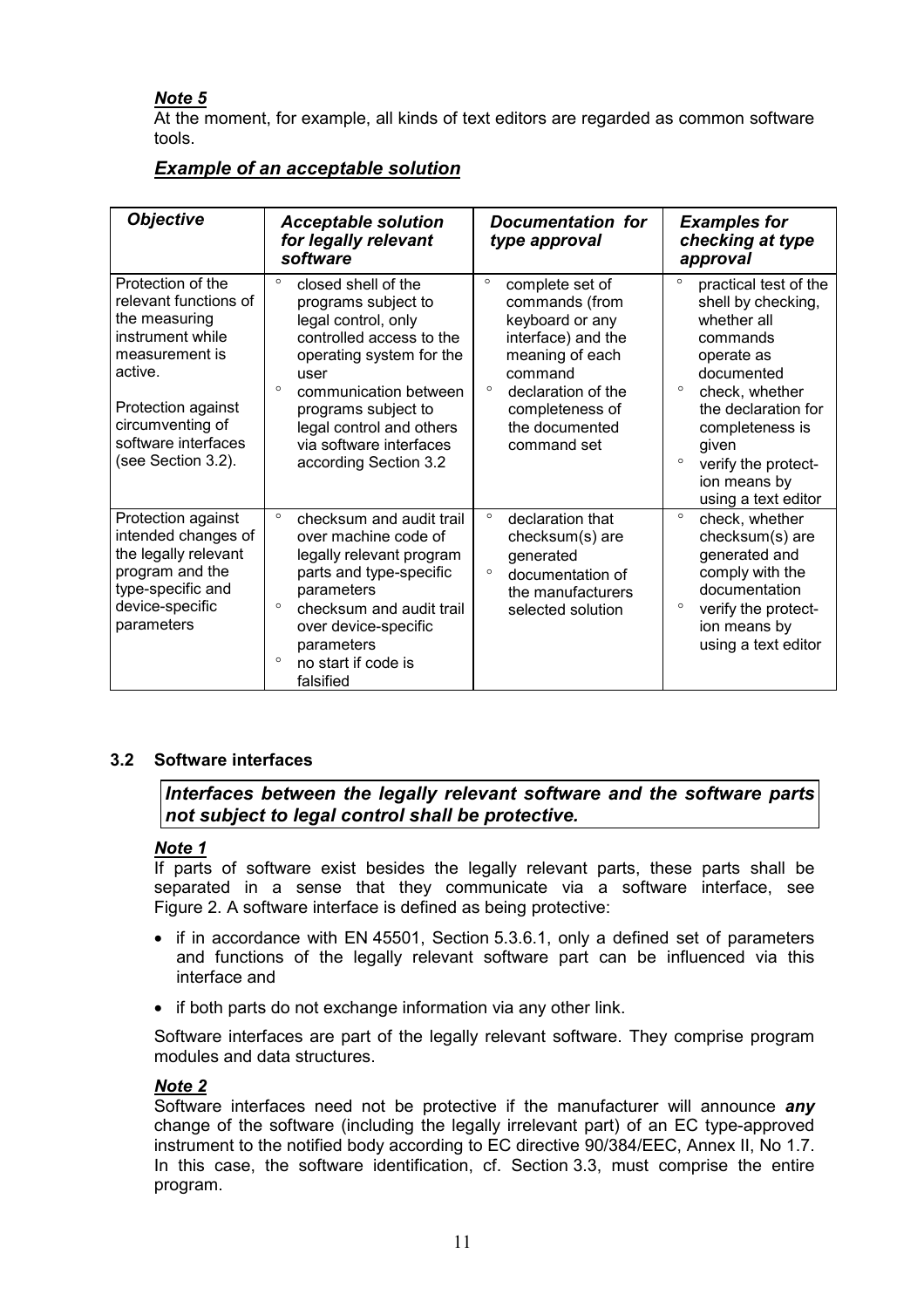## <span id="page-11-0"></span>*Note 3*

Circumventing the protective interface *by the user* is considered as a criminal action if the software is protected in the sense of Section 3.1.

## *Example of an acceptable solution*

| <b>Acceptable solution for</b>                                                                                                                                                                                                                                | <b>Documentation for</b>                                                                                                                                                                                           | <b>Examples for checking at</b>                                                                                                                                                                                                                                |
|---------------------------------------------------------------------------------------------------------------------------------------------------------------------------------------------------------------------------------------------------------------|--------------------------------------------------------------------------------------------------------------------------------------------------------------------------------------------------------------------|----------------------------------------------------------------------------------------------------------------------------------------------------------------------------------------------------------------------------------------------------------------|
| legally relevant software                                                                                                                                                                                                                                     | type approval                                                                                                                                                                                                      | type approval                                                                                                                                                                                                                                                  |
| definition of program<br>modules used to handle<br>legally relevant functions and<br>data<br>definition of functions which<br>may be released via the<br>protective interface<br>definition of data which may<br>be exchanged via the<br>protective interface | short functional description<br>of the legally relevant<br>program modules<br>complete list of the legally<br>$\circ$<br>relevant functions and data<br>declaration of complete-<br>$\circ$<br>ness of these lists | check, whether the functional<br>description is conclusive<br>check, whether all docu-<br>mented functions or data<br>released or exchanged via<br>the protective interface are<br>allowed<br>check, whether the declara-<br>tion for completeness is<br>aiven |

### **3.3 Software identification**

*There must be a software identification, comprising the legally relevant program parts and parameters, which is capable of being confirmed at verification.*

### *Note 1*

The software identification may be split into two parts, one comprising the nonadjustable, type-specific functions and parameters, the other one comprising the device-specific parameters, see Figure 3.

### *Note 2*

The operating system of the PC and auxiliary software, such as video drivers, printer drivers or hard disk drivers, need not be included in the software identification. However, special application software made by or by order of the manufacturer of the instrument shall be included in the software identification if those program parts affect the printer or display subject to legal control (eg. software parts realising the layout and printing of a receipt, see Figure 2).

## *Example of an acceptable solution*

| <b>Acceptable solution for</b><br>legally relevant software                                                                                                | <b>Documentation for</b><br>type approval                             | <b>Examples for checking at</b><br>type approval                                                                                                     |
|------------------------------------------------------------------------------------------------------------------------------------------------------------|-----------------------------------------------------------------------|------------------------------------------------------------------------------------------------------------------------------------------------------|
| $\circ$<br>checksum (or other<br>signature) over machine<br>code which represents the<br>legally relevant program<br>parts and type-specific<br>parameters | $\circ$<br>documentation of the<br>manufacturers<br>selected solution | O<br>check, whether the checksum(s)<br>or other signature(s) are gene-<br>rated and may be confirmed at<br>verification                              |
| checksum (or other<br>o<br>signature) over device-<br>specific parameters                                                                                  | documentation of the<br>$\circ$<br>manufacturers<br>selected solution | check, whether the checksum(s)<br>$\circ$<br>or other signature(s) are gene-<br>rated and may be confirmed at<br>verification, eg. by an audit trail |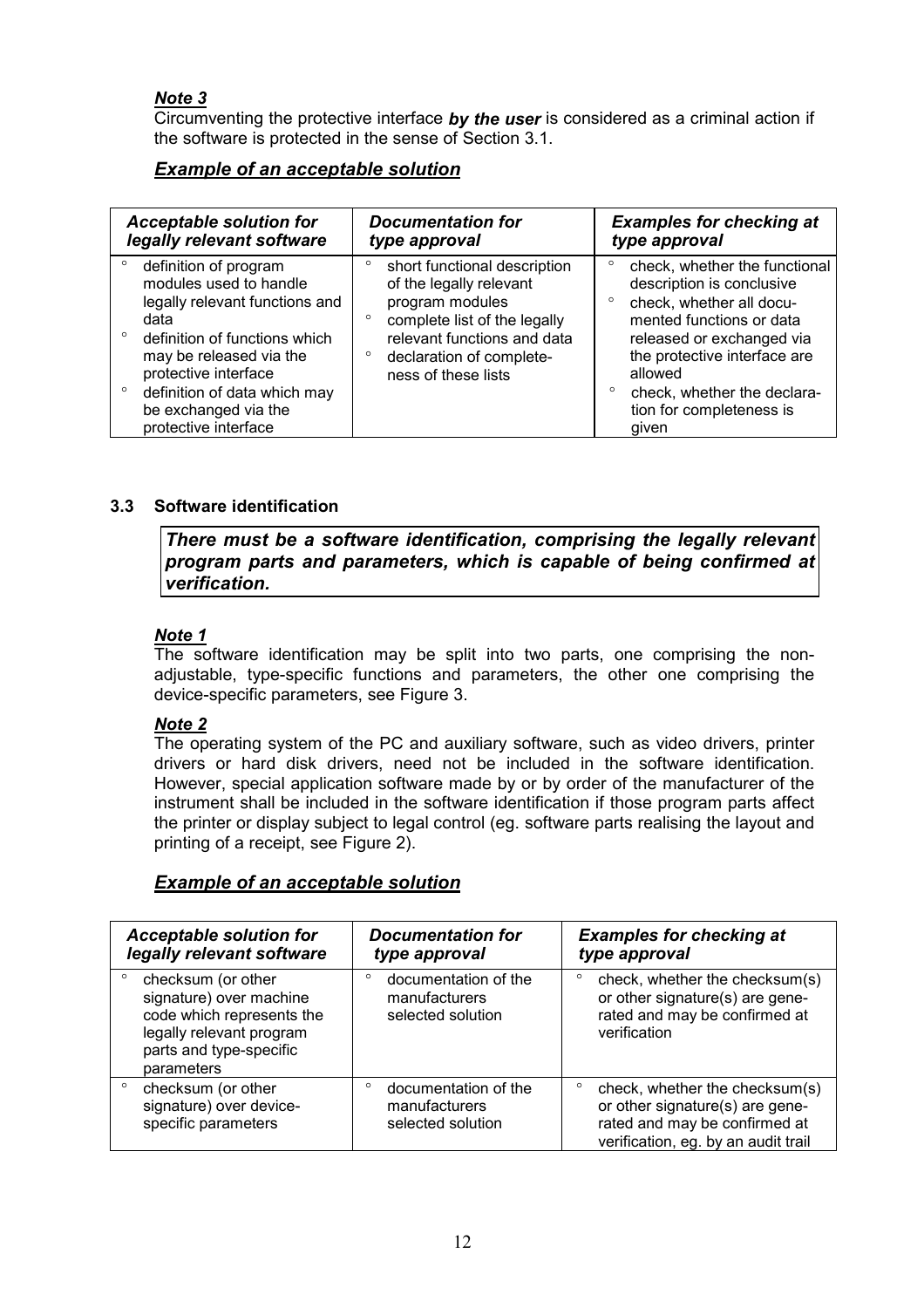### <span id="page-12-0"></span>**3.4 Documentation**

### *The documentation shall describe:*

- All legally relevant parts and parameters of the software.
- The functions of these parts.
- The complete set of commands to be exchanged via the protective software interface.
- A written declaration of completeness of the list of the legally relevant functions and parameters and the documented set of commands.
- The securing measures (eg. checksum, software identification, audit trail).
- The instructions in order to check the legally relevant software at verification.
- A written declaration that the standard EN 45501:1992/AC 1993 has been adopted.

## **4 Report on the software examination**

The software examination by the Notified Body is to be documented in a *short* report which can be made available to other Notified Bodies on their request.

The report shall contain:

- A reference to the type of PC-based, freeprogrammable instrument, module or peripheral device used for the examination of the software. If a certificate (TAC or TC) was issued for that device, the respective certificate number should also be referred to.
- A list of the documents concerning the software supplied by the manufacturer and examined by the Notified Body (including date and identification No).
- A list of programs and program modules, including their identification numbers, which form the legally relevant software.
- A checklist containing the examinations performed in order to verify that the requirements under Sections 3.1 to 3.4 are met. The checklist shall comprise all checks mentioned under 'Examples for checking at type approval' in the tables under Sections 3.1 to 3.3 and all points mentioned under Section 3.4. If the manufacturer offers a solution differing from the given 'Examples of an acceptable solution', the reasons for accepting this solution shall be given.

## **5 Required specifications in certificates**

The type-approval certificate (TAC) of the complete, freeprogrammable NAWI or the test certificate (TC) of the freeprogrammable module or peripheral device of a NAWI shall contain the following specifications:

- A statement that there exist two separate software parts, one part representing the legally relevant software and the other one realising functions not subject to legal control.
- A statement that the legally relevant software meets the requirements of Sections 3.1 to 3.4 of the 'WELMEC Guide for examining software of non-automatic weighing instruments (NAWI)
- A *short* functional description of the legally relevant software, including eg. keyboard interfaces, terminal interfaces, hard disk interfaces and the software interface (mentioning the different interfaces and their functions is sufficient).
- The identification number(s) of the legally relevant software
- A list or a summary of the software documents of the manufacturer (reference to the report on the software examination, cf. Section 4)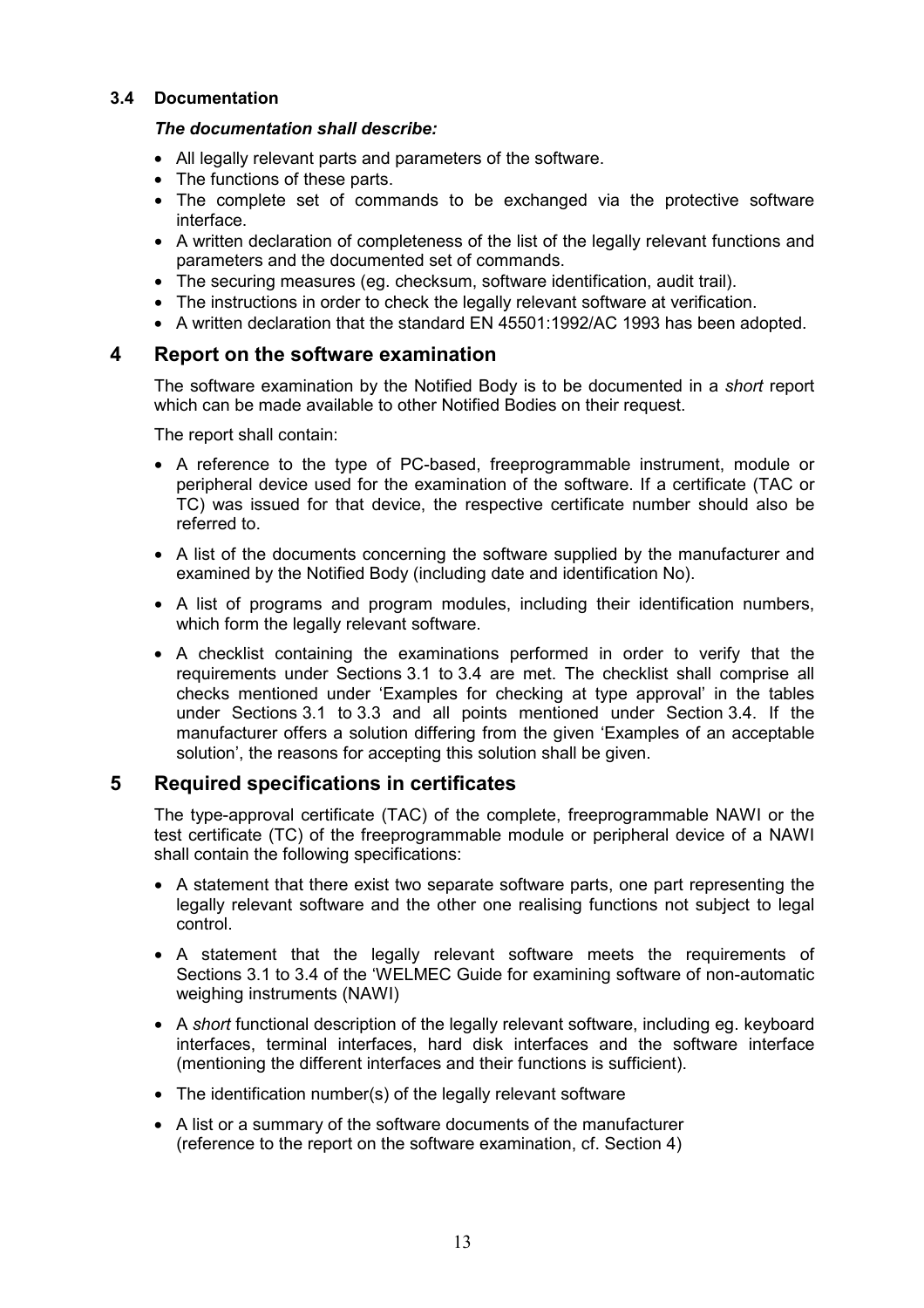- <span id="page-13-0"></span>• Information for verification:
	- How to verify the software identification
	- How to get access to detected software changes, made evident eg. by an audit trail

## **6 Preliminary procedure**

These requirements are valid until general software requirements for measuring instruments under legal control will be elaborated by WELMEC Working Group 7. For the time being, only the functional description of the software is examined according to the requirements under Sections 3.1 to 3.4.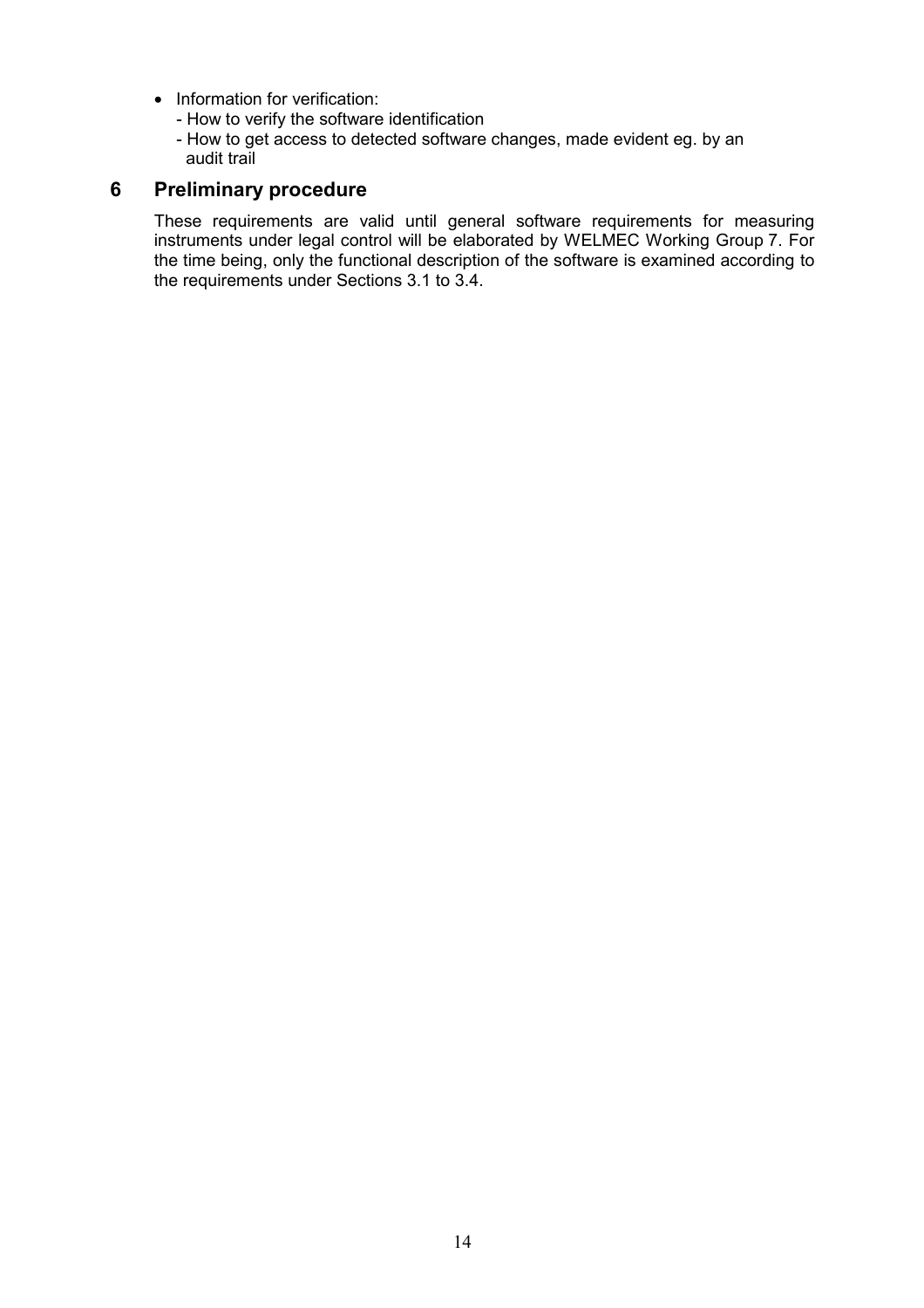## *Annex I*

## **CHECKLIST**

## **to Report on the Software Examination (Section 4)**

<span id="page-14-0"></span>This checklist essentially refers to the examples of acceptable solutions given under Sections 3.1 to 3.4 of the WELMEC Guide 2.3. Other solutions may be chosen by the manufacturer which should then be explained in the documentation and in the report on the software examination.

The abbreviations used in the following mean:

- $y =$  The respective requirement / documentation is met / existing
- n = Requirement is not met or documentation is not (completely) existing
- $n/a$  = Requirement is not applicable (shall be explained in the report)
- DP = Device-specific parameter (eg span)
- $PM = Program$  module subject to legal control  $\left\{ \text{see Section 2.1} \right\}$
- TP = Type-specific parameter
- VV = Variable value
- PSI = Protective software interface

### **1 Protection of the legally relevant software (Section 3.1)**

- 1.1/A Closed shell of the programs subject to legal control:
	- Automatic booting of the PMs:  $y \mid \begin{array}{|c|c|c|c|c|} \hline \dots & y & n \end{array}$  n/a
	- User has no access to the operating system of the PC:  $y \mid \mathbf{n} \mid \mathbf{n}$
	- User has no access to other programs than the approved ones:  $y \mid \mathbf{n} \mid \mathbf{n}$
	- The complete set of commands (eg function keys or commands via external interfaces) is given and shortly described:  $y \mid \text{ } n \mid \text{ } n/2$
	- A written declaration of the completeness is given:  $y \mid \mid n \mid \mid n/a$
- *or*:
- 1.1/B User-accessible operating system and/or programs:
	- Description of the commands and functions available to the user:  $y \mid \mathbf{a} \mid \mathbf{a}$
	- Checksum over machine code of the PMs and TPs is generated:  $y \mid \mathbf{a} \mid \mathbf{a}$
	- Legally relevant program cannot be started if code is falsified:  $y \mid \mathbf{n} \mid \mathbf{n}$
- 1.2 Checksum over the DPs is generated:  $y \mid \text{ } n \mid \text{ } n/a$
- 1.3 Audit trail for the protection of the DPs is described:  $y \mid \eta$  n n/a
- 1.4 Practical test of the performance of some documented functions with the following commands: ...  $\mathsf{v} \cap \mathsf{v} \cap \mathsf{v} \cap \mathsf{v} \cap \mathsf{v} \cap \mathsf{v}$

### **2 Software interfaces (Section 3.2)**

- 2.1 PMs are defined and separated from the modules not subject to legal control by a defined PSI:  $y \mid \begin{array}{c|c} | & n \end{array}$  n/a
- 2.2 PSI itself is defined as part of the PMs:  $y \mid \nvert n \mid \nvert n/a$
- 2.3 The *functions* of the PMs that may be released via the PSI are defined and described:  $\mathsf{v} \parallel \mathsf{n} \parallel \mathsf{n}/\mathsf{a}$
- 2.4 The *parameters* that may be exchanged via the PSI are defined and described:  $y \mid \mid n \mid \mid n/a$

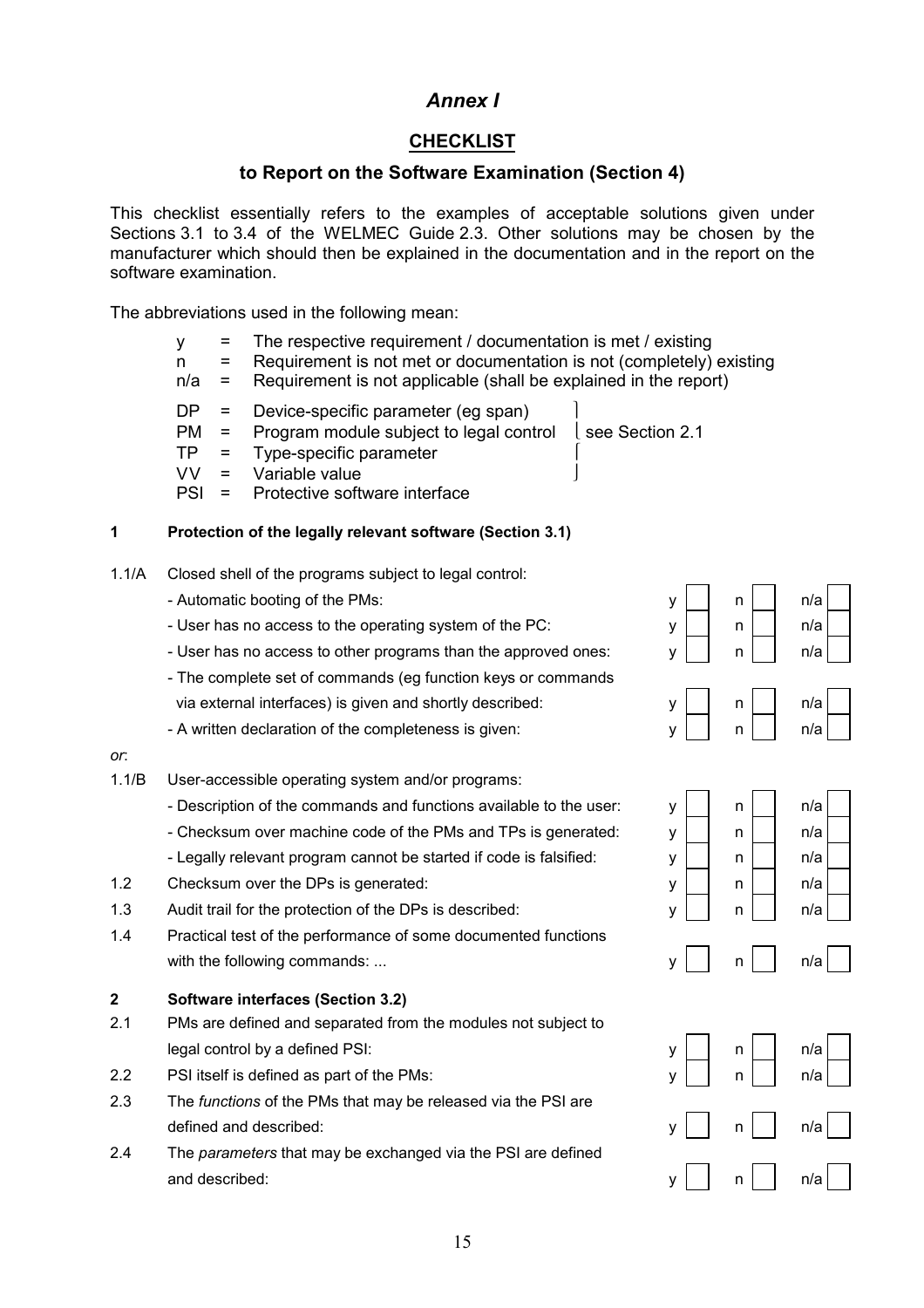| 2.5 | The description of the functions and parameters is conclusive and<br>complete:                                                                    | у | n | n/a |
|-----|---------------------------------------------------------------------------------------------------------------------------------------------------|---|---|-----|
| 2.6 | Each documented function and parameter does not contradict<br>EN 45501:1992/AC 1993:                                                              | у | n | n/a |
| 2.7 | The application programmer is instructed by appropriate means<br>(eg in the software documentation) about the requirements<br>concerning the PSI: | у | n | n/a |
| 3   | <b>Software identification (Section 3.3)</b>                                                                                                      |   |   |     |
| 3.1 | Checksum over the PMs and the TPs is generated:                                                                                                   | у | n | n/a |
| 3.2 | Every PM and TP is included in this checksum:                                                                                                     | у | n | n/a |
| 3.3 | Checksum over the DPs is generated:                                                                                                               | у | n | n/a |
| 3.4 | Every DP is included in this checksum:                                                                                                            | у | n | n/a |
| 3.5 | The checksums (or other signatures) are generated as                                                                                              |   |   |     |
|     | documented and may be confirmed at verification:                                                                                                  | у | n | n/a |
| 3.6 | Audit trail does exist and may be checked at verification:                                                                                        | у | n | n/a |
| 4   | <b>Software documentation (Section 3.4)</b>                                                                                                       |   |   |     |
| 4.1 | A complete list of PMs with a description of each PM is supplied:                                                                                 | ٧ | n | n/a |
| 4.2 | A complete list of the legally relevant parameters and a short                                                                                    |   |   |     |
|     | description of each parameter is supplied separately for:                                                                                         |   |   |     |
|     | - TPs:                                                                                                                                            | у | n | n/a |
|     | - DPs:                                                                                                                                            | у | n | n/a |
|     | $-VVs$ :                                                                                                                                          |   | n | n/a |
| 4.3 | A complete set of commands to be exchanged via the PSI is                                                                                         |   |   |     |
|     | supplied:                                                                                                                                         | у | n | n/a |
| 4.4 | A written declaration of the completeness of the lists under                                                                                      |   |   |     |
|     | 4.1, 4.2 and 4.3 is given:                                                                                                                        | у | n | n/a |
| 4.5 | A description of the following securing measures is given:                                                                                        |   |   |     |
|     | - checksums                                                                                                                                       | у | n | n/a |
|     | - software identification                                                                                                                         | у | n | n/a |
|     | - audit trail (eg event counter, event logger)                                                                                                    | у | n | n/a |
| 4.6 | Instructions for checking the software identification number(s) at                                                                                |   |   |     |
|     | verification are given:                                                                                                                           | у | n | n/a |
| 4.7 | A written declaration is given that the freeprogrammable system,                                                                                  |   |   |     |
|     | including its software, does meet the requirements of<br>EN 45501:1992/AC 1993, Section 5.3.6:                                                    |   |   |     |
|     |                                                                                                                                                   |   | n | n/a |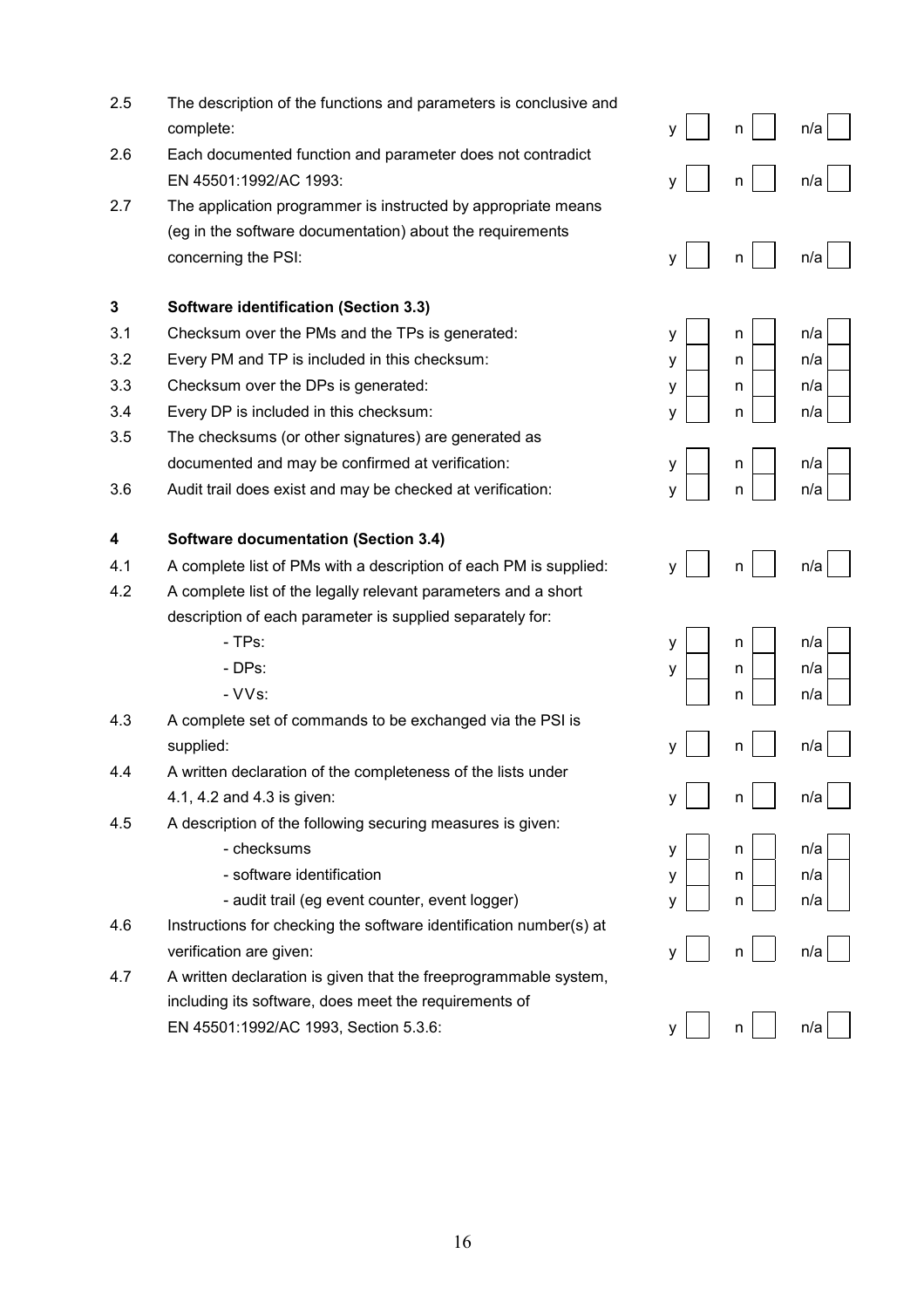## *Annex II*

### **Examples of Legally Relevant Functions and Data for Automatic Weighing Instruments (AWIs)**

<span id="page-16-0"></span>The following table is intended to amend Table 1 of this Guide with respect to AWIs subject to pattern examination under the relevant OIML Recommendation.

#### **Table 2:** *Examples of legally relevant functions and data for AWIs in comparison with those of non-automatic weighing instruments (R76).*

*The marked functions and parameters are likely to occur on the various types of weighing instruments. If one of them is present, it has then to be treated as "legally relevant". The table is however not meant as an obligatory list indicating that any function or parameter mentioned has to be realised in each instrument. (The abbreviations under "Type" are explained in Figure 3.)*

| Functions/data                                     | <b>Type</b> | <b>OIML Recommendation No</b> |                         |                         |                                     |                         |                           |                         |
|----------------------------------------------------|-------------|-------------------------------|-------------------------|-------------------------|-------------------------------------|-------------------------|---------------------------|-------------------------|
|                                                    |             | 50                            | 51                      | 51                      | 61                                  | 76                      | 106                       | 107                     |
|                                                    |             |                               | (X)                     | (Y)                     |                                     |                         |                           |                         |
| Weight calculation                                 | TF, TP      | $\overline{X}$                | $\overline{\mathsf{x}}$ | $\overline{\mathsf{X}}$ | $\overline{X}$                      | X                       | X                         | $\overline{\mathsf{X}}$ |
| <b>Stability analysis</b>                          | TF, TP      |                               | $\overline{\mathsf{x}}$ | $\pmb{\mathsf{X}}$      |                                     | $\overline{X}$          | $\overline{X}$            | $\boldsymbol{X}$        |
| Price calculation                                  | TF, TP      |                               |                         | X.                      |                                     | $\overline{\mathsf{X}}$ |                           |                         |
| Rounding algorithm for price                       | TF, TP      |                               |                         | X.                      |                                     | X                       |                           |                         |
| Span (sensitivity)                                 | <b>DP</b>   | $\overline{\mathsf{x}}$       | $\overline{X}$          | $\mathsf{\dot{X}}$      | X                                   | $\frac{X}{X}$           | $\pmb{\mathsf{X}}$        | X                       |
| Corrections for non-linearity                      | DP (TP)     | $\overline{\mathsf{x}}$       | $\overline{\mathsf{x}}$ | $\overline{\mathsf{x}}$ | $\overline{\mathsf{x}}$             |                         | $\overline{X}$            | X                       |
| Max, Min, e, d                                     | DP(TP)      | $\pmb{\mathsf{X}}$            | X                       | $\overline{\mathsf{x}}$ | $\frac{\overline{x}}{\overline{x}}$ | $\overline{X}$          | $\mathsf X$               | $\frac{x}{x}$           |
| Units of measurement (eg. g, kg)                   | DP(TP)      | $\overline{X}$                | $\overline{\mathsf{x}}$ | $\overline{X}$          |                                     | $\bar{\mathsf{x}}$      | $\overline{\mathsf{x}}$   |                         |
| Weight value as displayed (rounded to multiples of | <b>VV</b>   | $\overline{X}$                |                         | X                       |                                     | X                       | $\overline{X}$            | $\overline{X}$          |
| $e$ or $d$ )                                       |             |                               |                         |                         |                                     |                         |                           |                         |
| Tare, preset tare                                  | <b>VV</b>   |                               | $\overline{X}$          | X                       | $\overline{X}$                      | $\pmb{\times}$          | $\overline{X}$            |                         |
| Unit price, price to pay                           | VV          |                               |                         | $\frac{x}{x}$           |                                     | $\frac{X}{X}$           |                           |                         |
| Weight value in internal resolution                | VV          | X                             | $\overline{X}$          |                         | $\overline{X}$                      |                         | $\overline{X}$            | $\mathsf{X}$            |
| Status signals (eg zero indication, stability of   | <b>TF</b>   | X                             |                         |                         |                                     | X                       |                           |                         |
| equilibrium)                                       |             |                               |                         |                         |                                     |                         |                           |                         |
| Comparison of actual weight vs. present value      | <b>TF</b>   |                               | $\mathsf{X}$            |                         | $\boldsymbol{X}$                    |                         |                           |                         |
| Automatic printout release, eg at interruption of  | ΤF          |                               |                         |                         |                                     |                         |                           | X                       |
| automatic operation                                |             |                               |                         |                         |                                     |                         |                           |                         |
| Warm-up time                                       | TF(TP)      | $\overline{X}$                | $\overline{X}$          | $\overline{X}$          | $\overline{\mathsf{x}}$             | X                       | $\overline{X}$            | $\overline{X}$          |
| Interlock between functions                        | <b>TF</b>   |                               |                         |                         |                                     |                         |                           |                         |
| eg zero setting/tare                               |             |                               |                         |                         |                                     | X                       |                           |                         |
| automatic/non-automatic operation,                 |             |                               |                         |                         |                                     |                         | $\boldsymbol{\mathsf{X}}$ |                         |
| zero-setting/totalising                            |             | $\mathsf X$                   |                         |                         |                                     |                         |                           | X                       |
| Record of access to dynamic setting                | TF (VV)     |                               | $\frac{x}{x}$           | $\frac{x}{x}$           |                                     |                         |                           |                         |
| Maximum rate of operation/range of operating       | DP(TP)      |                               |                         |                         |                                     |                         | X                         |                         |
| speeds (dynamic weighing)                          |             |                               |                         |                         |                                     |                         |                           |                         |
| (Product)-Parameters for dynamic weight            | <b>VV</b>   |                               | $\overline{X}$          | $\overline{X}$          |                                     |                         | $\overline{X}$            |                         |
| calculation                                        |             |                               |                         |                         |                                     |                         |                           |                         |
| Preset weight value                                | <u>VV</u>   |                               | $\overline{X}$          |                         | <u>X</u>                            |                         |                           |                         |
| Width of adjustment range                          | DP(TP)      |                               | $\overline{X}$          | X                       |                                     |                         |                           |                         |
| Criterion for automatic zero-setting (eg. time     | DP(TP)      |                               | X                       | $\mathsf{X}$            | X                                   |                         | X                         |                         |
| interval, end of weighing cycle)                   |             |                               |                         |                         |                                     |                         |                           |                         |
| Minimum discharge, rated minimum fill              | <b>DP</b>   |                               |                         |                         |                                     |                         |                           | $\mathsf{X}$            |
| Limiting value of significant fault                | DP(TP)      | X                             |                         |                         | X                                   |                         |                           |                         |
| (if not 1e or 1d)                                  |             |                               |                         |                         |                                     |                         |                           |                         |
| Limiting value of battery power                    | DP (TP)     | X                             | X                       | X                       | X                                   | X                       | X                         | X                       |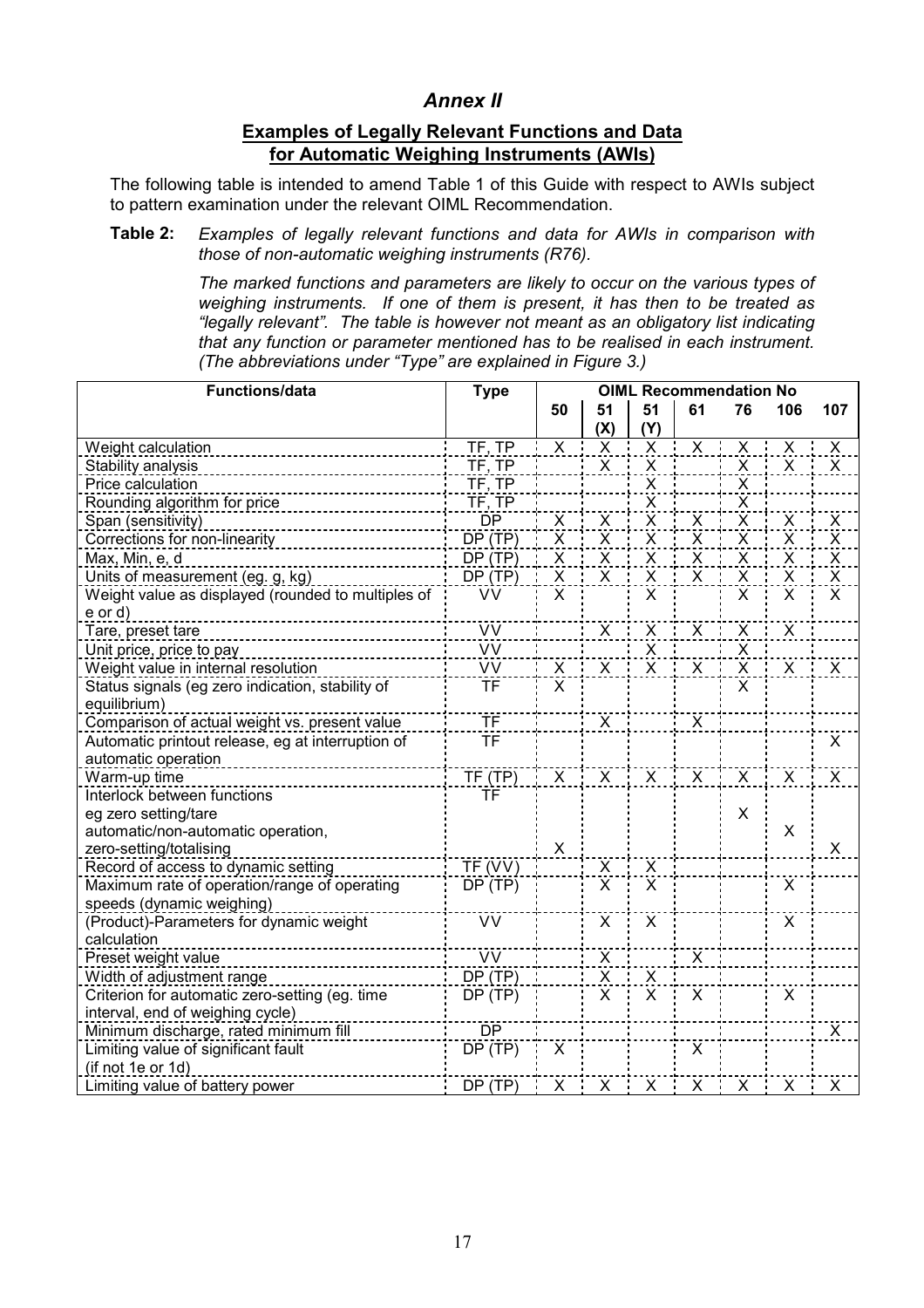## *Annex III*

## **Software Download on Weighing Instruments**

### <span id="page-17-0"></span>**1 Scope**

Modern weighing instruments, as well as other measuring instruments, are almost exclusively controlled by microprocessors. Up to now the software has been stored in nonerasable media or in media which could not be erased within the device (eg. PROM, EPROM). Exchanging software is only possible by changing the storage media which in most cases requires interference in hardware.

New data storage technologies (eg. EEPROM, Flash Memory) and new concepts of instruments admit an exchange of software via communication interfaces without interfering in hardware. In this case an in situ access to the program code and data shall be distinguished from a remote access. When performing an in situ access the download of software (eg. via floppy disk, CD or modem) is performed manually controlled, while during remote download the control is remote (eg. via modem or Internet). From the manufacturer's point of view the advantages are obvious since maintenance and service of the normally complicated software may be accomplished without service technicians at the face and thus costs can be reduced. For applications under legal control, up to now, only in situ access to the legally relevant (LR) software (see WELMEC 2.3, Chapter 2.1 "Program parts and data that form, by declaration of the manufacturer and by approval of the notified body, the software subject to legal control") is permitted and it is permitted only to authorised staff (eg. authorised service personal or field inspectors).

With non-automatic weighing instruments (NAWIs) a download by the manufacturer is already allowed, provided that it is covered by a conformity assessment procedure and that it is performed before the respective instrument is put into service. After putting into service *national legislation* is relevant and legal procedures have to be followed. Software normally has to be secured so that an exchange is either impossible or made evident. This is normally still done by using conventional (mechanical) sealing/securing methods such as securing stamps or the like.

From the technical point of view, however, a download of LR software (by remote or in situ access) could be performed if certain technical conditions (see Chapter 2 of this annex) are met.

New technical means of remote service basically offer the same advantages to the surveillance authorities as to the manufacturers. Suitable conditions have to be established under which a download by the manufacturer could be performed on an instrument in service, as long as the metrological characteristics remain unchanged and the declaration of conformity is still valid. This paper shall be considered as a first approach towards that purpose. Chapter 2 provides essential requirements, whereas Chapter 3 gives some ideas about examples of acceptable technical solutions.

These requirements refer to software download on weighing instruments. However the intention is to feed these general rules in a document which will be elaborated by WELMEC Working Group 7 for other measuring instruments. Within the scope of the WELMEC agreement on mutual recognition of test results, however, in principle this guideline may already be applied to automatic weighing instruments.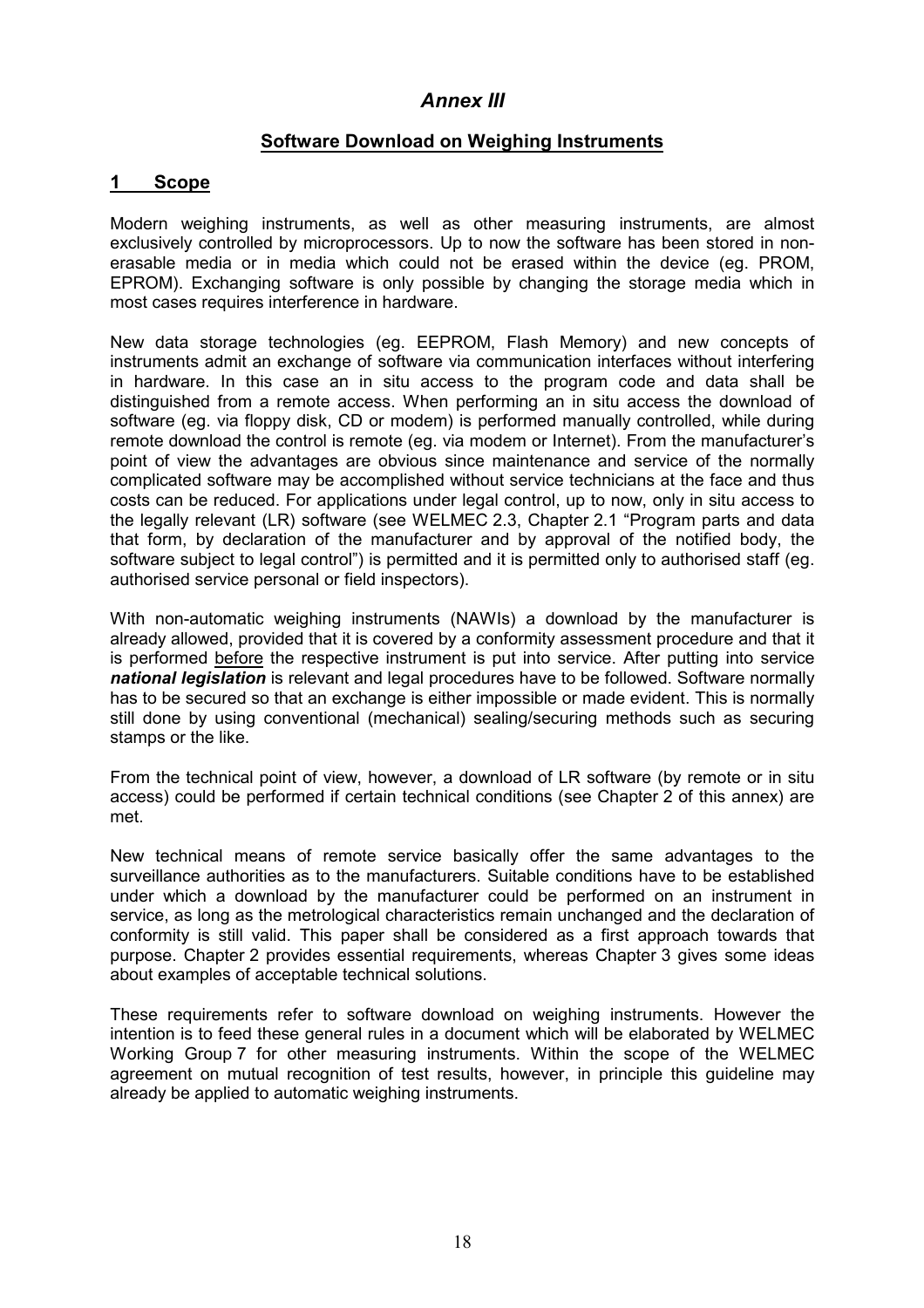## **2. Essential Requirements**

### **A) With destroying a conventional means of securing**

The conventional way of protecting legally relevant software against changes is to use conventional or physical securing means (hardware securing) and optionally a software securing method (see WELMEC 2, Issue 3, Chapter 3.4).

### **B) Without destroying a conventional means of securing**

Alternative to A) downloading software could be performed if all the following technical requirements are met.

### **B.1 It shall be guaranteed by appropriate technical means that no other than the software approved for the respective instrument can be loaded.**

### Note 1:

Only approved software is allowed to be loaded. Thus, if a manufacturer intends to change or update the LR software he shall - in the sense of Directive 90/384/EEC, Annex II, No 1.7 - announce the intended changes to the responsible notified body. The notified body decides whether an addition to the existing type approval is necessary or not. For software download it is indispensable that there is a software identification (for the LR software) which is unambiguously assigned to the approved software version.

### Note 2:

The loadable software components and the securing means are described in the documentation supplied by the manufacturer and are laid down in the descriptive annex to the type approval document.

### Note 3:

For download of LR software it is indispensable that inside the respective weighing instrument there is a fixed and specially protected software (stored eg. in a nonerasable hardware which is secured against exchange) which can neither be modified (ie. which is not downloadable, remains bit-to-bit identical) nor be influenced (eg. made inoperative). This fixed software comprises at least all device specific parameters (in the meaning of WELMEC 2.3; including the parameters and data for the checking functions) as well as all checking functions necessary for fulfilling requirements B.1 to B.3. This fixed part shall be described in the documentation supplied by the manufacturer and is laid down in descriptive annex to the approval document.

### **B.2 It shall be possible for the weighing instrument itself to check the authenticity and integrity of the loaded software by appropriate technical means at every download procedure.**

Note:

This requirement implies an automatic checking mechanism implemented in the fixed software part of the weighing instrument itself. This does not, however, exclude the *additional* possibility for the user to check the integrity and authenticity of the loaded software in case of need, eg. at the touch of a single button.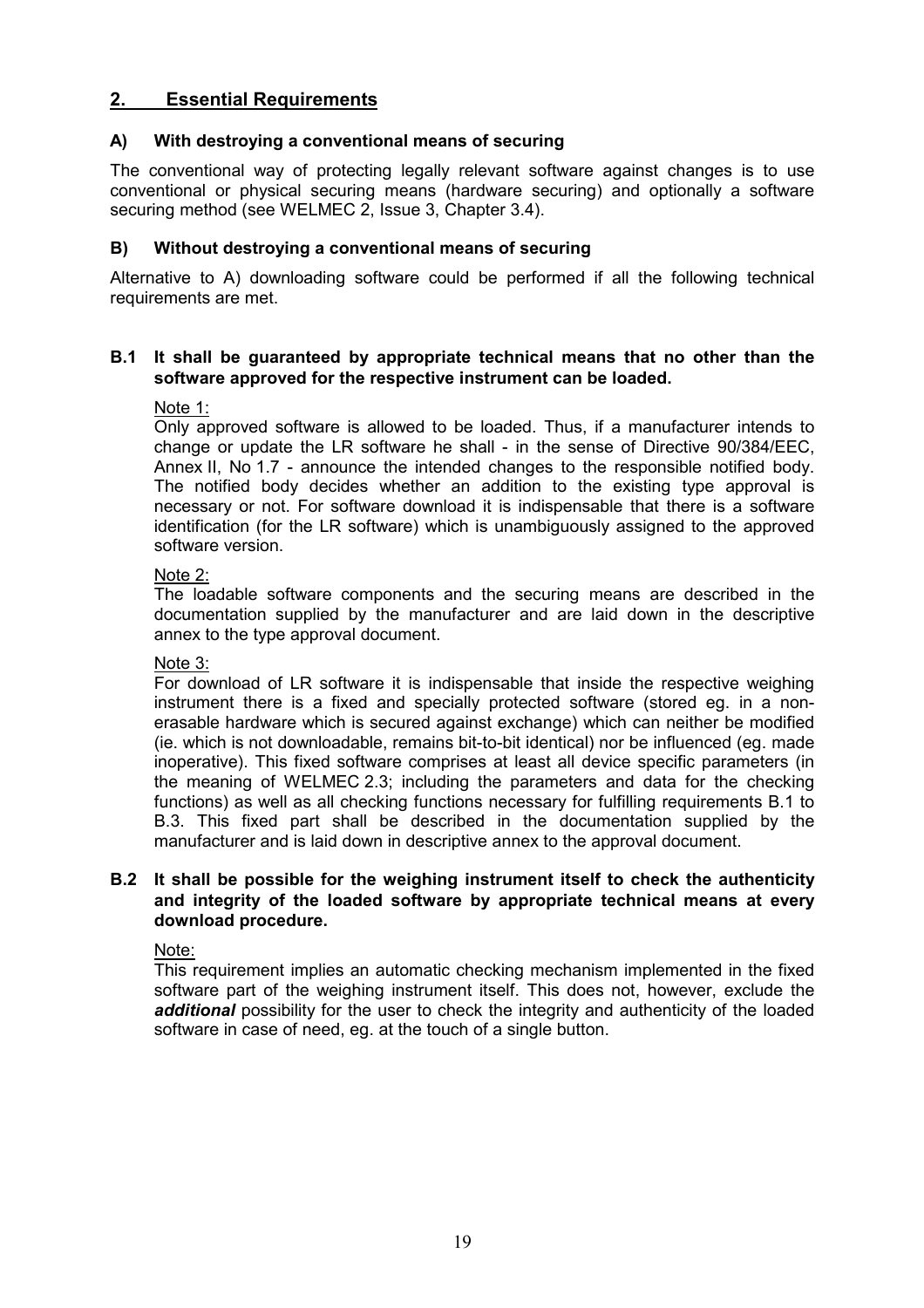### **B.3 It shall be guaranteed by appropriate technical means that downloads of software are adequately traceable within the instrument for subsequent controls.**

### Note 1:

This requirement enables inspection authorities, who are responsible for the metrological surveillance of legally controlled instruments, to trace back downloads of LR software over an adequate period of time depending on national legislation.

### Note<sub>2:</sub>

For an effective control of downloaded LR software it is indispensable that the measuring instruments are equipped with an event-logger in the sense of WELMEC 2.3, Chapter 2.3, where the software identification of the loaded software (see B.1, Note 1) is part of the data record, or any equivalent solution.

### Note 3:

After having reached the limit of the event logger it is ensured by technical means that further downloads are impossible. Data sets of the event-logger can only be erased by breaking the seal of the specially protected fixed software. While doing so national regulations concerning the traceability have to be observed.

### **B.4 It shall be guaranteed by technical means that software can only be loaded with the explicit consent of the user of the measuring instrument.**

### Note 1:

After putting an instrument into service the user is responsible for it. Requirement B.4 ensures that the manufacturer cannot change the LR software of the instrument without the explicit consent of the responsible user.

### Note 2:

The corresponding technical means are described in the documentation supplied by the manufacturer and are laid down in the descriptive annex to the approval document.

**B.5 If there is no software separation realised in the sense of this WELMEC guide (2.3), requirements B.1 to B.4 apply to the entire software without any exception. If there is a distinct separation of the LR software and communication via a protective software interface the software not subject to legal control can be loaded without observation of requirements B.1 to B.3.**

### Note 1:

In the latter case the new software parts not subject to legal control shall not import new legally relevant functions.

### Note 2:

During the type approval procedure it will be checked that the software separation is certain, ie. that there is no influence on the (verified) weighing instrument possible by the software not subject to legal control (see WELMEC 2.3, Chapter 3.2, examples for checking at type approval).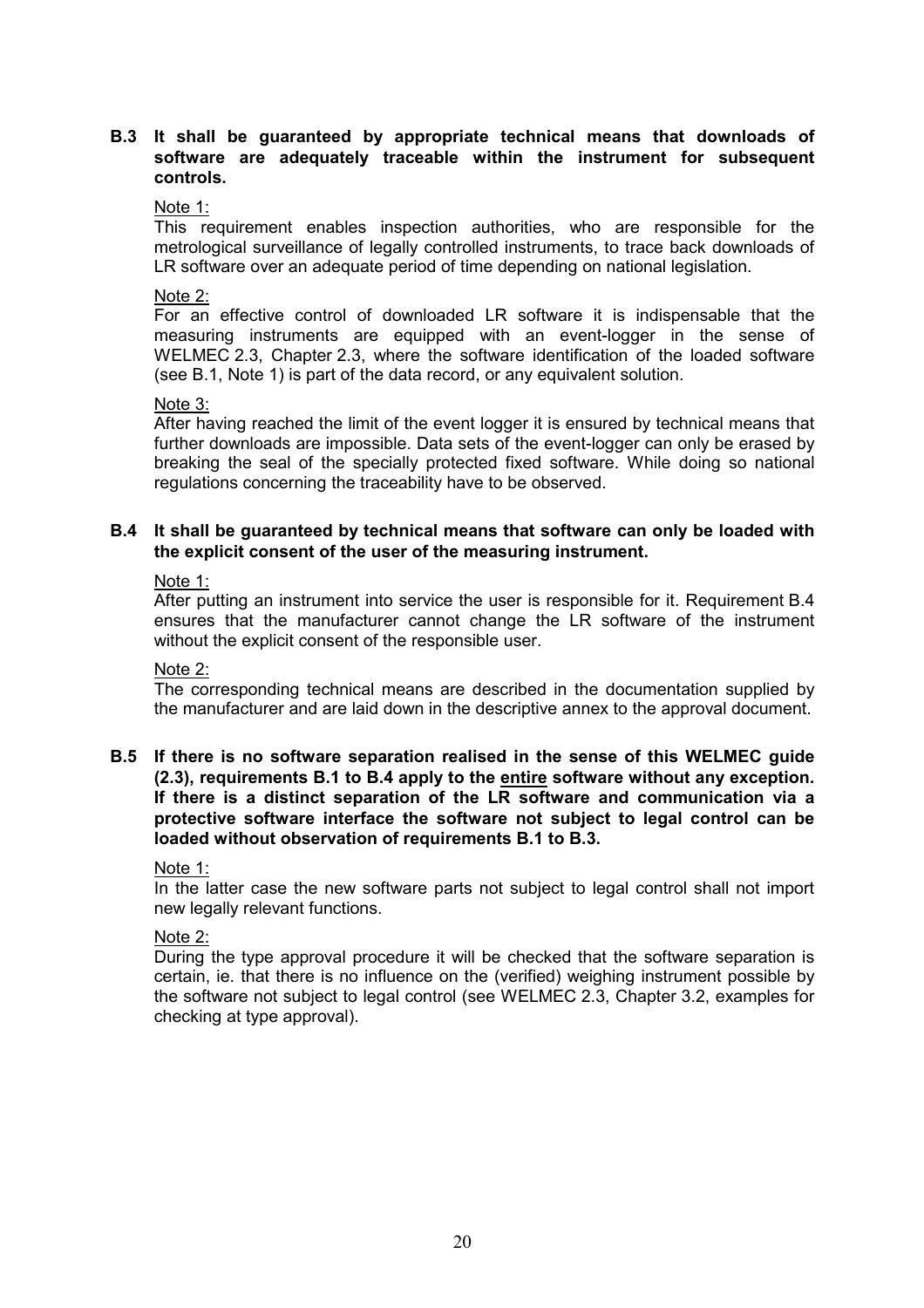## **3. Examples of acceptable technical solutions**

This section describes examples of different technical solutions by which the essential requirements according to Chapter 2 are considered being fulfilled.

### **3.1 Conventional Securing (requirement A)**

### **Examples of diverse technical solutions:**

- The housing of the device is sealed (secured),
- The (external) interface for downloading is sealed (secured),
- A switch physically or logically (by means of software) inhibiting the download is blocked and secured.

### **3.2 Software Download with Separation of Software (Example A, all requirements B.1 to B.5)**



**Figure 4:** Software download into a weighing instrument with separation of the LR software from the non-LR software by a protective software interface (INT2) (see requirement B.5).

### **Explanations**

- a) The weighing software under legal control (LR software) is separated into a loadable software part (LS) and a fixed part (FS). The software separation is realised in the sense of WELMEC 2.3, ie. by a protective software interface.
- b) The fixed part (FS) contains all device-specific parameters and eventually further data/ parameters and all control/ checking functions that are necessary to meet the essential requirements B.1 to B.3 (eg. "download manager", identification and authentification of the downloaded software, event-logger for tracing all download processes, display of software identification).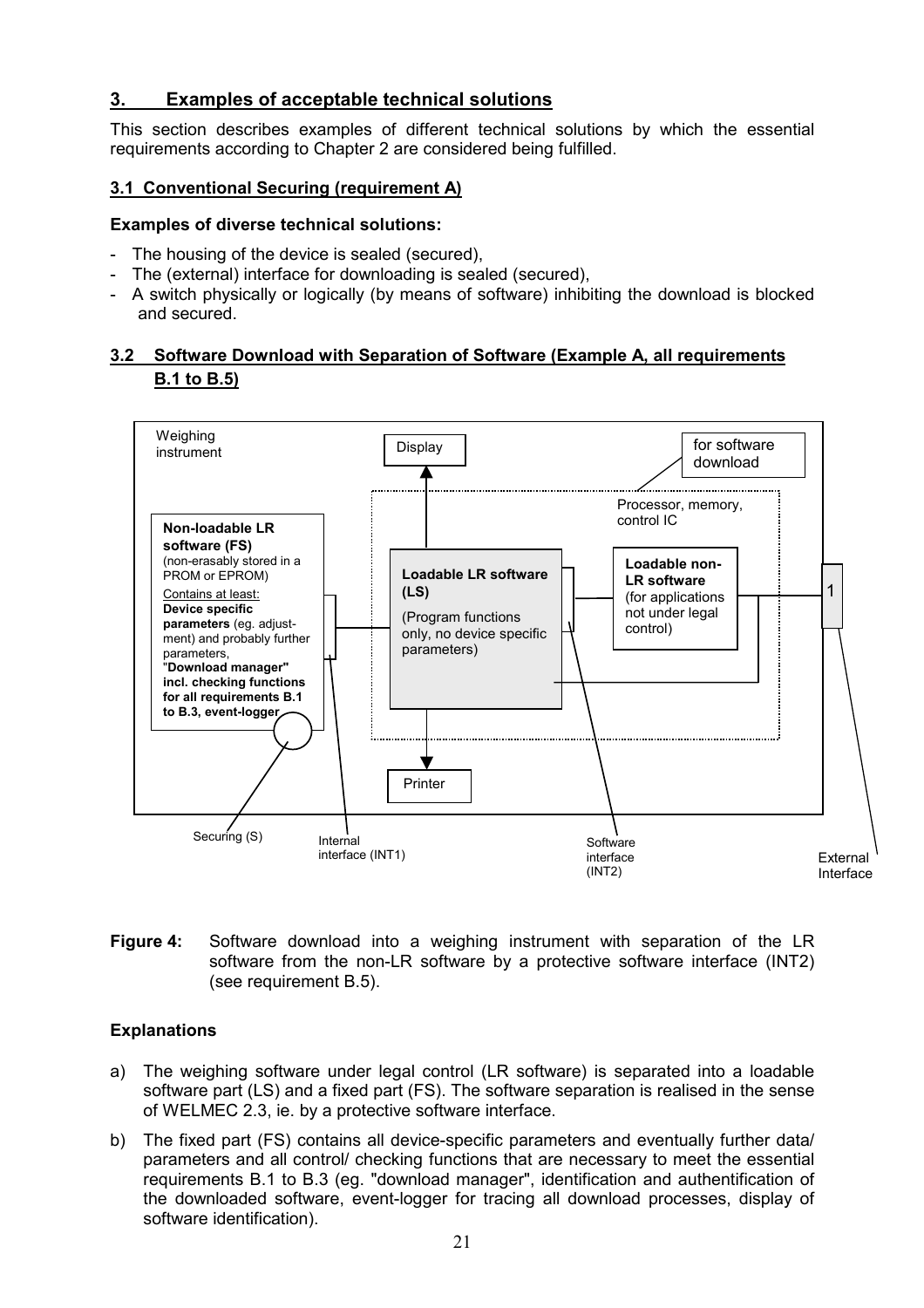- c) The fixed software (FS) is stored on a hardware that is access-protected and secured by a control (securing) mark (S) and cannot be influenced by the loadable software (LS). Modification of FS, except for modification (supplementation) of data in the event-logger (which are automatically modified after each downloading), is possible only after destruction of the securing mark (S).
- d) The functions and parameters of the fixed software (FS) are described by the manufacturer, particularly concerning their interaction with the loadable software (LS).
- e) The internal interfaces INT1 and INT2 are protective in the sense of Section. 5.3.6.1 of EN 45501 and WELMEC 2.3, Chapter 3.2. Instructions and data other than the permitted ones are not accepted.
- f) A complete list of all instructions and parameters for the internal interfaces INT1 and INT2 along with a declaration of the completeness of this list is submitted by the manufacturer. In addition, the manufacturer declares that the download does not change any part of the FS (FS remains bit-to-bit identical) and does not import new legally relevant functions that are not covered by the declaration of conformity.
- g) The external interface (1) is not permanently activated for software download, but will only be activated on demand of the user of the instrument (essential requirement B.4).
- h) The internet connection via external interface to a specified URL (stored within the instrument, eg. as part of the device specific parameters) for downloading is initialised by the download manager that is part of the fixed software ( see Figure 4).

## **3.3 Software Download with Separation of Software (Example B)**



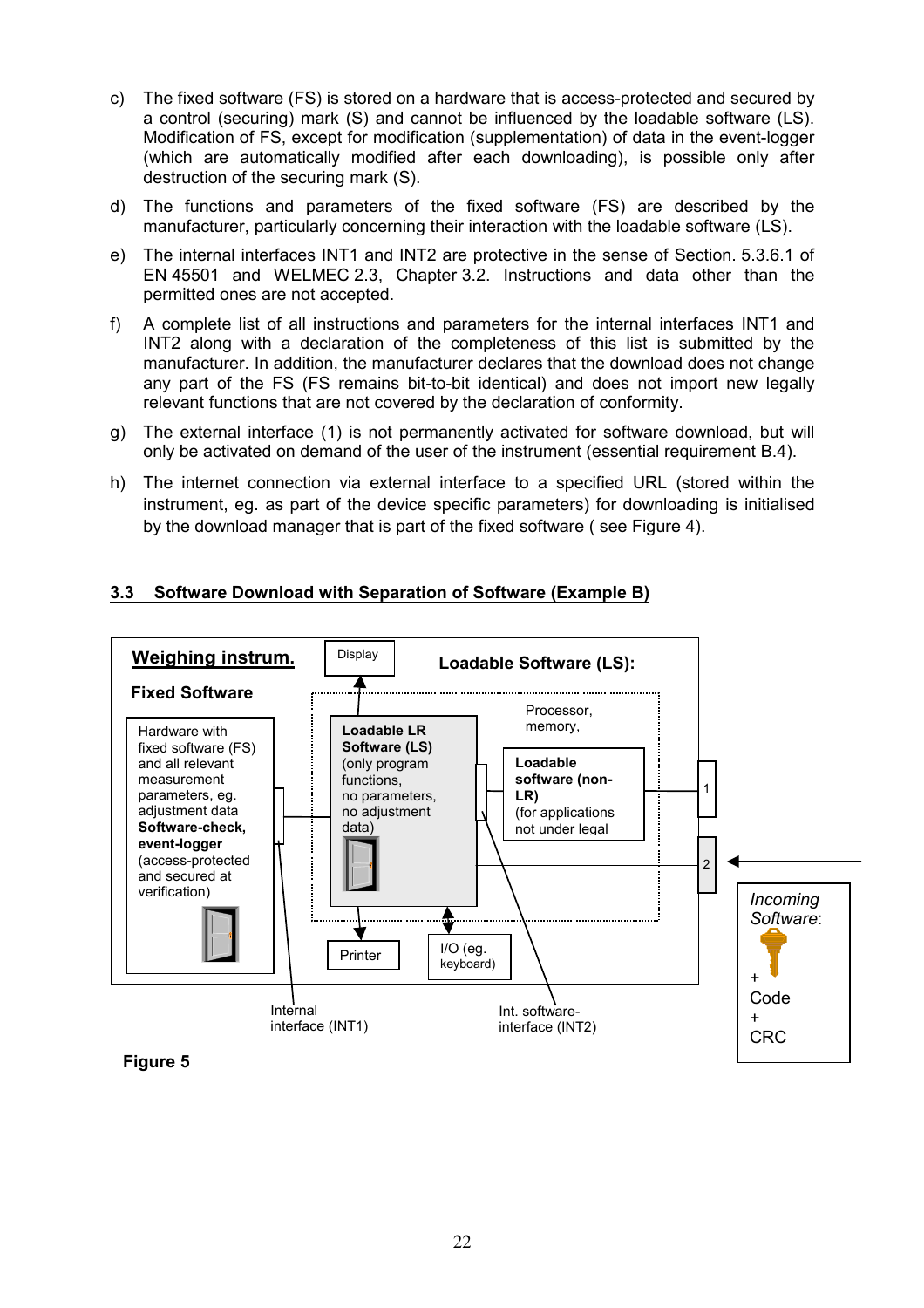## **Explanations**

a) Authenticity:

The software to be downloaded is identifying itself by means of a code (type specific, secured key). The fitting counterpart (door) is resident within the instrument as part of the device specific parameters within the legally relevant part of the fixed software (FS) that cannot be modified (see Figure 5). The checking (key - door) may be accomplished

- during the download procedure or
- after the download procedure, but not later than at the first start of the loaded software (eg. new PC program copied to the PC).

### b) Integrity:

Is most simply made sure by at least a CRC16 checksum by which the program is being checked cyclically or at start.

c) Identification:

Output of a functional checksum, comparison with the checksum given in the type approval certificate. Functional checksum: each legally relevant software module bears a release number which is incremented whenever there are significant modifications as decided by the notified body responsible for type approval. The functional checksum is processed on the basis of all release numbers.

- d) Automatic event-logger which cannot be deleted or modified without evidence for intervention (accomplished eg. by a data storage device and secured by a checksum of at least the level CRC-16, generated by the FS). The event-logger is registering each download (recording at least: consecutive number of the event / date / time / software identification of the loaded software / and the source of download eg. URL). The number of downloading processes is limited by physical properties of the instrument (maximum storage capacity). After having reached that limit it is ensured by technical means that further downloads are impossible. Data sets of the event-logger can only be erased by breaking the seal of the specially protected fixed software. However at least the last data set must be kept (depending on the national regulations).
- e) Only releasable by the user of the instrument via a menu item on the instrument or by means of another function. This function allows a single download or repeatedly downloading over a certain period of time when being released according to rules yet to be determined (length of the period, event-logger etc.).